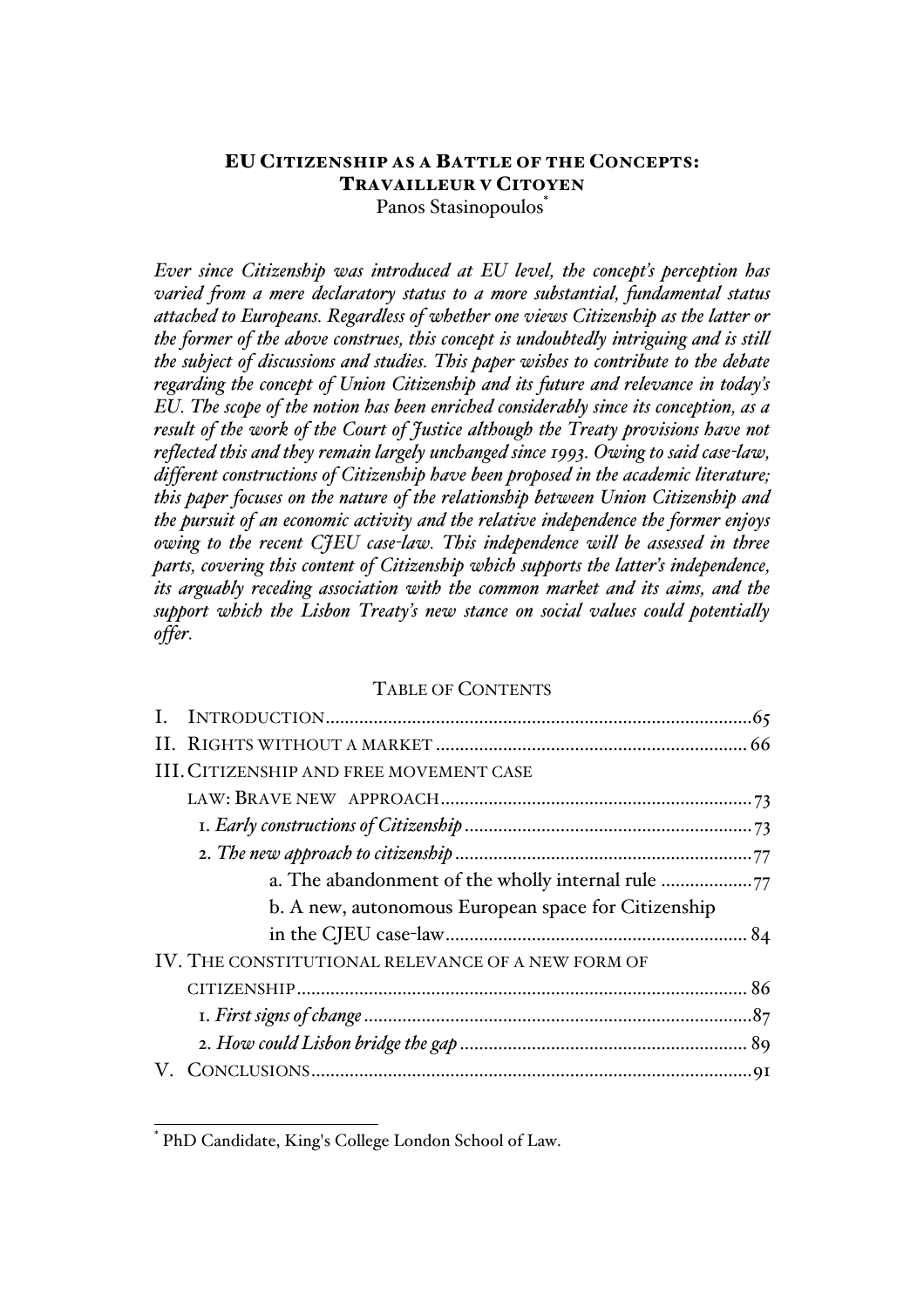### I. INTRODUCTION

The concept of Union citizenship, which was introduced with considerable political turmoil by the Maastricht Treaty, is older than its founding treaty suggests; rather, an *incipient*<sup>1</sup> form of European citizenship has existed ever since the (then) Community was founded.<sup>2</sup> Of course, the economic rights that are now associated with Citizenship were at that time attached to workers only and it took the European Union (henceforth "EU" or "the Union") many decades to realise that a political union was also needed to complement its already existing economic counterpart. With the progress of the Union and the efforts of the Court of Justice of the EU (henceforth "the Court"), the free movement provisions became more substantive and these efforts were amalgamated in the introduction of a more inclusive, but far from perfect, Union Citizenship.

However, not all rights are unchallenged; thus, workers' rights, no matter how fundamental, are still subject to judicial review, which has to incorporate not only the wording, but also the aim of the legislation, along with the constitutional reality which stipulates the balance between social and economic values by which each era of EU integration should abide. The results of this review are most evident in the four cases associated with the Posted Workers' Directive, although the most recent case-law has demonstrated a subtle yet important departure from the principles it created. Owing to this change of course, the previous Court's efforts, and the new constitutional *status quo*, the rights of free movement, residence, and establishment have created a substantive nucleus of rights, which, combined with the Union citizenship, offer a significant advantage to European citizens.

This paper aims to compare the following two notions: the notion of the Union citizen who has the right to move and reside within the territory of the Union and enjoys a variety of rights which are detached from the need to fulfil an economic activity (*citoyen*), and the notion of citizen/worker who decides to pursue an economic activity in another Member State (*travailleur*). The notion of citizenship was introduced in order to 'be the

<sup>&</sup>lt;sup>1</sup> The term was used as early as 1968 by the then Vice-President of the European Commission, who stated that free movement was 'more important and more exacting than the free movement of a factor of production'. His speech was published in the EC-Bulletin of November 1968.<br><sup>2</sup> See, indicatively, an article published in the mid-1970's which already referred to

citizens, a concept that, at the time, was 20 years away: A Lhoest 'Le Citoyen à la une de l'Europe' [1975] RMC 431. Even earlier than that, in 1951, the first President of the European Commission, W. Hallstein, said that free movement in the ESCS was reminiscent of a European citizenship.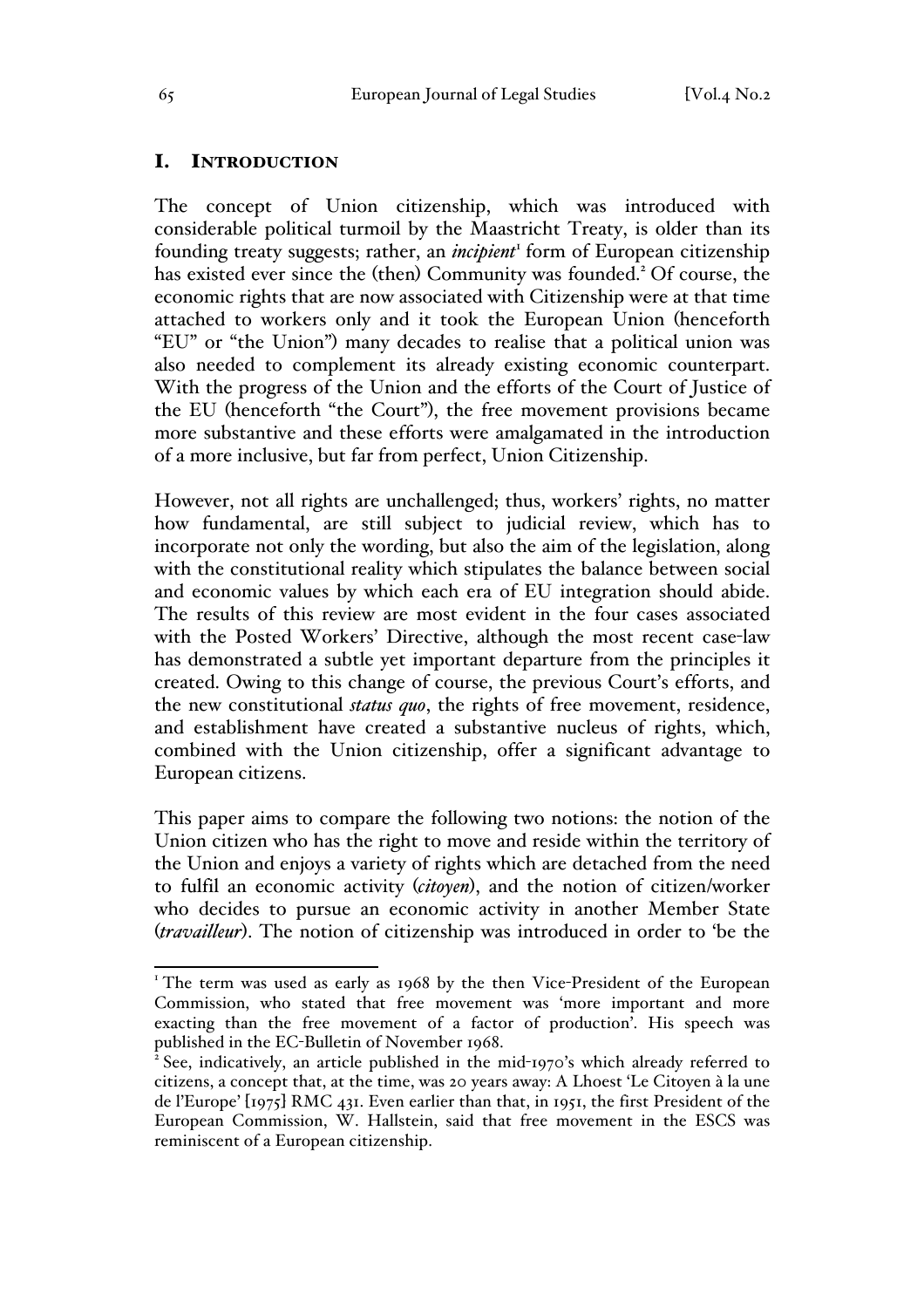fundamental status of nationals of the Member States'<sup>3</sup> and 'a positive contribution to the legitimacy of the European Union which an active and participatory concept of social citizenship may make<sup>'4</sup> and for these reasons it encompassed various rights but fewer, if any, obligations; the notion of worker, on the other hand, is older and comprises a wider variety of rights. In recent years, however, the Court has acknowledged the independent nature of citizenship rights.

This paper shall examine the manner in which citizenship rights operate in the current legal and constitutional configuration of the Union with the ultimate goal of providing an appropriate answer to the question regarding the true extent of citizenship's independence from the pursuit of economic activity. In order to do so, the paper will first explore the independent nature of the Union citizenship by referring to the political rights attached to it while attempting an assessment of their value, extent, and shortcomings. Part II shall assess the citizenship's connection to the internal market through the more recent case-law which suggests a departure from the market-based construction of citizenship and, in some cases, even from a long-established rule according to which EU rights are triggered by intra-border move. Initially, the second part shall focus on the case-law which revisits the rules on purely internal situations, while the rest of the second part will examine recent ground-breaking cases such as *Ruiz Zambrano* and *McCarthy* which seem to be establishing new guidelines on how to address issues of citizenship where the traditional rules of intraborder move may not apply as unambiguously as in the past, owing to potentially complicated lives of Europe's residents. Lastly, part III will focus on the potential contribution of the Lisbon Treaty to the constitutional re-shaping of the Citizenship provisions. Effectively, the two parts which follow will present two strands of Citizenship, as identified in the title, and the third part shall suggest a way of bridging the gap between them.

### II. RIGHTS WITHOUT A MARKET

One of the most intriguing aspects of the Union Citizenship is the inclusion of political rights, $5$  namely the passive and active electoral rights

 <sup>3</sup> <sup>C</sup>-184/99 *Grzelczyk v Centre public d'aide sociale* [2001] ECR I-6193.

<sup>4</sup> Jo Shaw, 'Citizenship in the Union: Towards Post-National Membership' in *Collected Courses of the European Academy VI<sup>-</sup>I* (Kluwer 1998).<br><sup>5</sup> It is noteworthy that there is no reference to duties in the treaties. Although the

*status civitatis* is normally associated with both rights and duties, the EU legislation governing citizenship mirrors the *sui generis* status of the Human Rights law that bypasses the states and gives rights to the individual without following the traditional state/citizen relationship, which is, by nature, reciprocal. The same principle was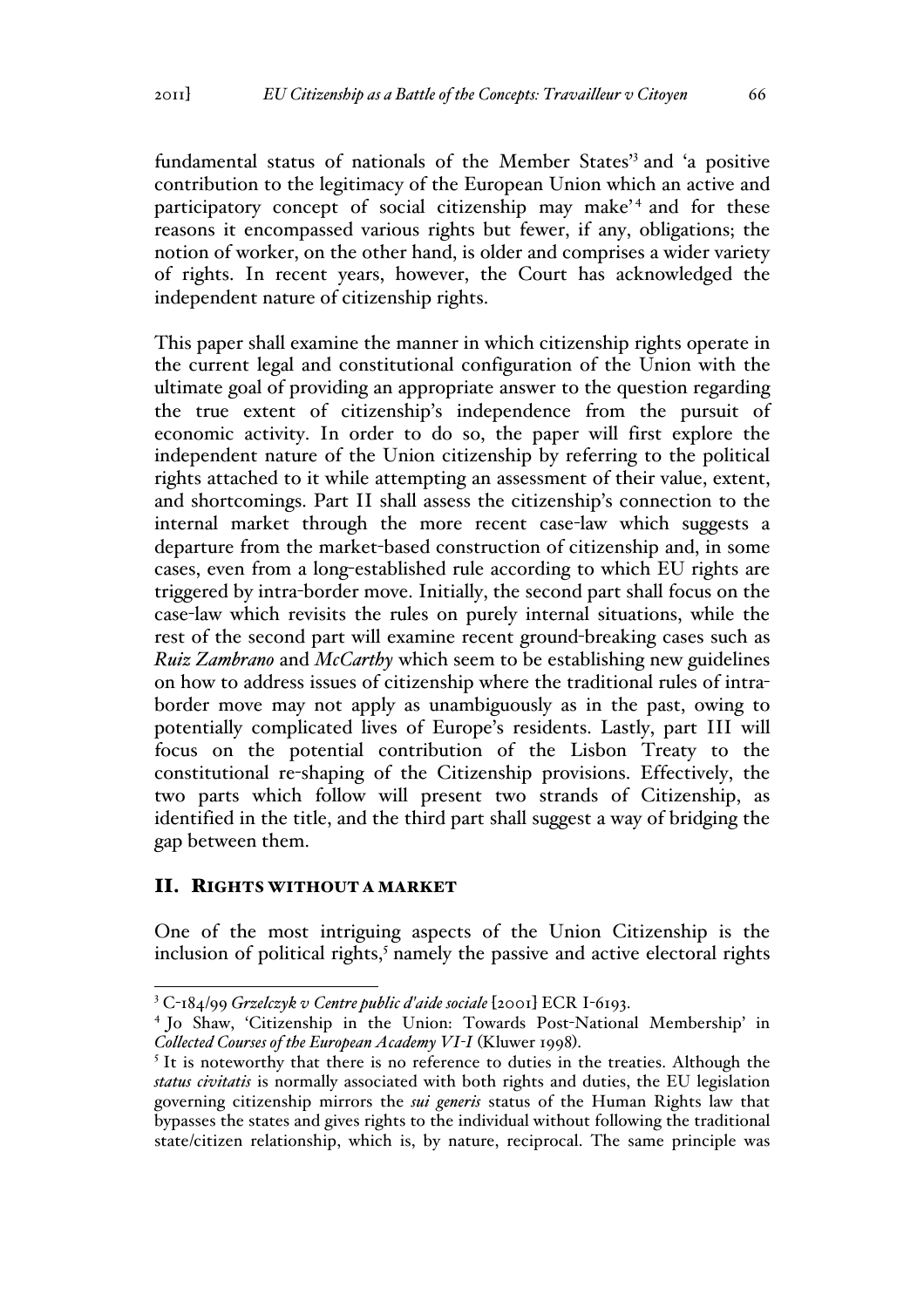that EU citizens enjoy.<sup>6</sup> The importance of these rights lies in their unique character in international law. Although in bilateral agreements signed by their respective parties a degree of reciprocity is not uncommon, the granting of political rights to nationals of another state, and voting rights no less, is not so common, and, thus, it should not be underestimated. However, the truth is that the participation in elections and exercise of the rights inherent in EU Citizenship have been low; moreover, the number of people exercising 'alien suffrage' has been lower than the number of people voting in their own countries.<sup>7</sup>

It seems, therefore, that the political rights have not had a considerable impact and this is reflected in the relevant case-law, which remains limited. In *Spain v UK*,<sup>8</sup> the Court allowed the UK to extend voting rights to

<sup>6</sup> For a detailed study of the political rights see Shaw, *The Transformation of Citizenship in the European Union* (CUP 2007). The reader is reminded that the electoral rights are as follows: EU citizens have the right to stand and vote in municipal and European<br>elections in a Member State other than their own. See Council elections in a Member State other than their own. See Directive 93/109/EC of 6 December 1993 laying down detailed arrangements for the exercise of the right to vote and stand as a candidate in elections to the European Parliament for citizens of the Union residing in a Member State of which they are not nationals OJ L 329; also, the Resolution of the implementation of the Directive OJ C44/159. See also Council Directive 96/30/EC of 13 May 1996 amending Directive 94/80/EC laying down detailed arrangements for the exercise of the right to vote and to stand as a candidate in municipal elections by citizens of the Union residing in a Member State of which they are not nationals OJ L 92. See also Directive 2002/722 on the Act concerning the election of the members of the EP. The right was problematic in that it was introduced as it was against certain constitutional provisions at national level OJ L 220/18; therefore, derogations were permissible, as per Commission's Reports  $COM(2003)$ 31 and  $COM(2005)$ 382. EU citizens have also the right to protection by diplomatic authorities of any EU Member State in countries where their state of origin is not represented. This right provides for the equal treatment of non-nationals and it operates on a reciprocal basis and does not require any actions on behalf of the Union in the field of its international relations. Additionally, EU citizens have the right to appeal to the EP and the Ombudsman. The latter applies also to non-EU citizens, residents of EU Member States. The former was part of the EP's Rules of Procedure since 1981 but after 1993 the right to appeal was established by primary legislation.

<sup>8</sup> C-145/04 *Spain v UK* [2006] ECR I-07917*.*

used for the Charter of Fundamental Rights of the European Union, which is silent on duties. It is hard to imagine EU citizens having the same duties as in their states of origin; moreover, given the current integration in the EU, it is reasonable that the Union cannot impose any duties upon its citizens as it lacks the main characteristics of a state under international law. It could be argued, however, that all EU citizens have the duty to respect the laws and cultures of the states in which they reside when they exercise their right to free movement, but complying with the law is a general duty and not one that can be codified by the institutions of the EU.

<sup>7</sup> See COM/2002/260.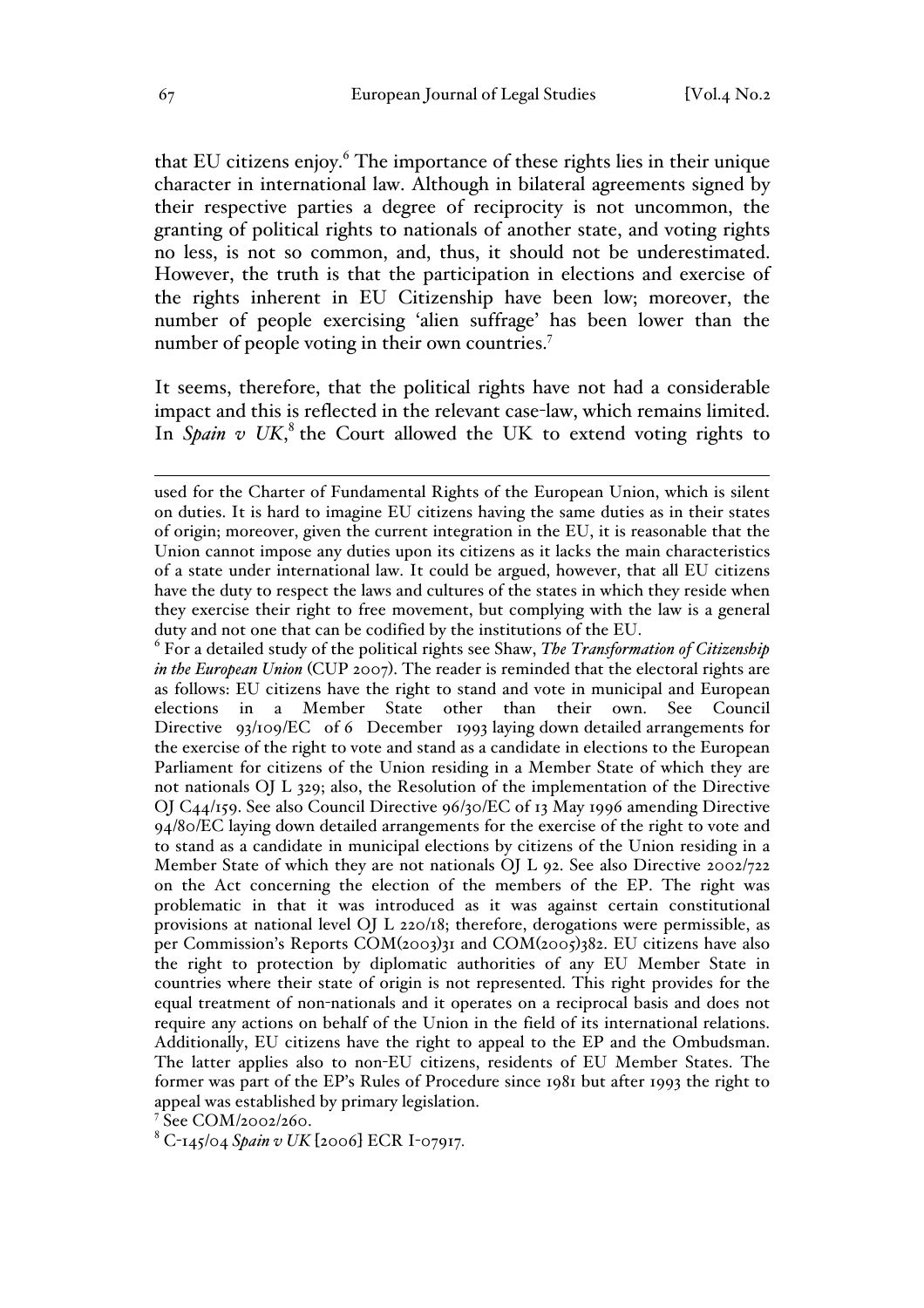Commonwealth citizens residing in Gibraltar,<sup>9</sup> although they were not EU citizens. It was argued that the right to rule on who is a beneficiary of such rights should be retained by the Member States. Despite Spain's objection, the UK was not in breach of any rules when it decided to give electoral rights to individuals with close links to its territory. In a similar case, Eman,<sup>10</sup> the Netherlands excluded some of its nationals residing in Dutch overseas territories (henceforth "OST's"). Although the Court argued that nationals of a Member State residing in an overseas territory could still rely upon Union Citizenship rights, as far as voting rights were concerned, the situation was somewhat different. As per an earlier case of the European Court of Human Rights, residence criteria determining the entitlement to voting were acceptable.<sup>11</sup> However, the Court found that the Dutch were in breach of the equal treatment principle because Dutch nationals residing in non-Member States were given the right to vote, although their OST's counterparts were not. In other procedural details, in *Pignataro*<sup>12</sup> the Court held that national requirements which stipulated that a candidate for regional elections be a resident of the region in question were not a breach of European Union legislation.

Despite the limited participation and case-law, political rights are more important that the attention paid to them suggests.<sup>13</sup> It has been customary for states to provide their citizens with the right to participate in the electoral process (either as voters or as candidates). <sup>14</sup> Apart from the

<sup>&</sup>lt;sup>9</sup> Gibraltar is not officially part of the UK but remains a colony of the British Crown.<br><sup>10</sup> C-300/04 *Eman v College van burgeneester en wethounders van Den Haag* [2006] ECR I-

<sup>08055.&</sup>lt;br>"*Melnychenko v Ukraine,* no. 17707/02 ECHR 2004-X.

<sup>&</sup>lt;sup>12</sup> C-535/08 Pignataro v Ufficio centrale circoscrizionale presso il Tribunale di Catania and *Others* [2009] ECR I-00050.

<sup>&</sup>lt;sup>13</sup> The elevated status of an EU citizen has give rise to a number of cases covering niche areas such as the right to respect the correct spelling of one's name or the recognition of the name. In C-208/09 *Sayn-Wittgenstein v Landeshauptmann*  [*2010*] *ECR* I-00000 the Court found that EU legislation could not allow for national laws that did not recognise an adopted person's name which contained a title of nobility, because such titles were inadmissible according to Austria's constitutional law. See also C-391/09 *Runevič and Łukasz Paweł Wardyn v Vilniaus*  [2011] ECR I-00000 where the Court also prohibited national laws to use only the country's language or only Roman letters when they write a person's name for administrative purposes without marks, ligatures or other diacritical signs that are used in other languages.

<sup>&</sup>lt;sup>14</sup> In certain cases, individual Member States granted the right to vote to nonnationals before the introduction of citizenship, albeit in exceptional circumstances. Moreover, the right to vote and stand in local elections was also given to states with a certain degree of cultural homogeneity, like Ireland and the UK. Another noteworthy provision was a 1992 Council of Europe Convention which gave the right to vote to non-nationals who had a significant cultural, historic or linguistic link to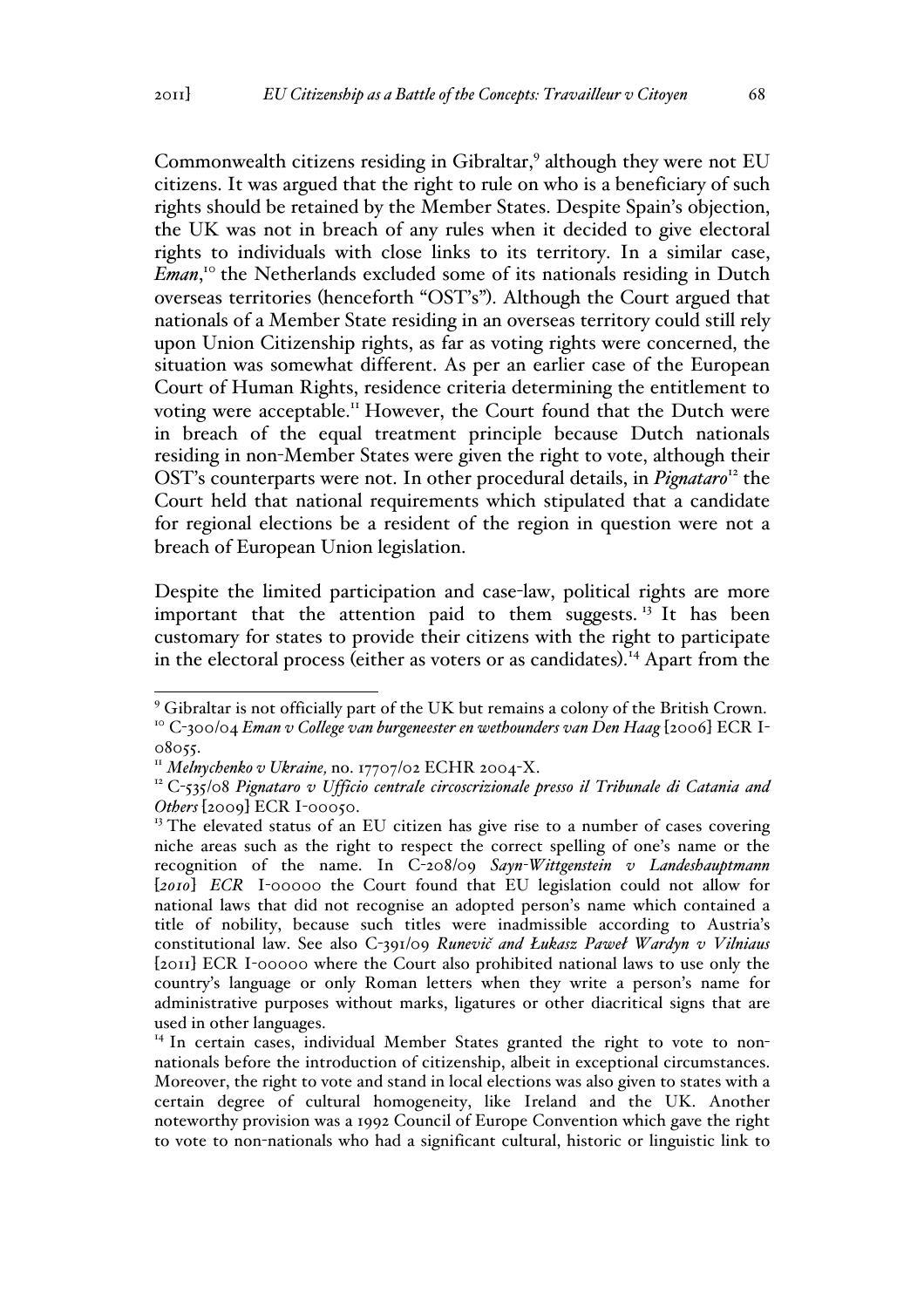democratic importance of voting, there is another argument closer to the topic of this paper: freedom of movement. The  $C$ ourt<sup>15</sup> has scrutinised national legislation which constitutes discrimination of any kind and EU law, either primary or secondary, and it has made it clear that discrimination shall not be upheld. It follows that not having the right to vote in the state to which one wishes to move is a discriminatory rule that could hinder free movement, not to mention the better social integration that voting helps to create and the added substance voting rights represent. Further to the aforementioned democratic importance, it is significant, symbolically and practically, for the European Parliament (henceforth "EP") to have a membership decided by the European electorate as it would give it the character of a European institution, detached from national interests,<sup>16</sup> while at the same time bridging the democratic deficit and perceived elitism from which the EU has been suffering.

The political rights associated with Citizenship are not devoid of thorny issues, however; two immediately identifiable problems concern, on the one hand, the limited number of rights, and on the other hand the lack of more substantive rights.<sup>17</sup> Regardless of the fact that these rights are of a non-derivative nature as they are independent of the pursuit of economic activity, the truth is that the rights to petition to the EP and to submit applications to the Ombudsman are applicable to any legal or natural person residing in any EU Member State, making the rights to vote and the consular protection the only rights that are appropriately 'European'. An interesting addition is the Citizens' Initiative which was introduced by the Treaty of Lisbon,<sup>18</sup> although it is too early to judge its effectiveness

the territory in which they lived. This Convention was ratified by a small number of States and cannot, practically, be considered an influential step but its symbolic importance is vastly more considerable.

<sup>&</sup>lt;sup>15</sup> The Court's case-law played an instrumental role in the introduction of the Citizens' Directive which has been heavily influenced by previous rulings such as this in *Baumbast*. Apart from said ruling, the ruling of *Van Duyn* regarding the assessment of personal conduct was also incorporated in the Directive (see Article 27(2)). <sup>16</sup> Asteris Pliakos, 'La nature juridique de l'Union européenne' [1993] *RTDE* 187. The

same effect has the fact that the seating plan is drawn according to political affiliations, not nationalities. Moreover, according to the Charter of the Fundamental Rights of the European Union, (see Article 12(2)), the EP expresses the political will of the EU citizens.

 $17$  Such gaps have made scholars call citizenship merely 'symbolic'. See Catherine Jacqueson, 'Union Citizenship and the Court of Justice: Something New under the Sun? Towards Social Citizenship' (2002) 27 ELRev 260.

<sup>18</sup> See Article 11(4) TFEU which reads the following: *'not less than one million citizens who are nationals of a significant number of Member States may take the initiative of inviting the European Commission, within the framework of its powers, to submit any appropriate*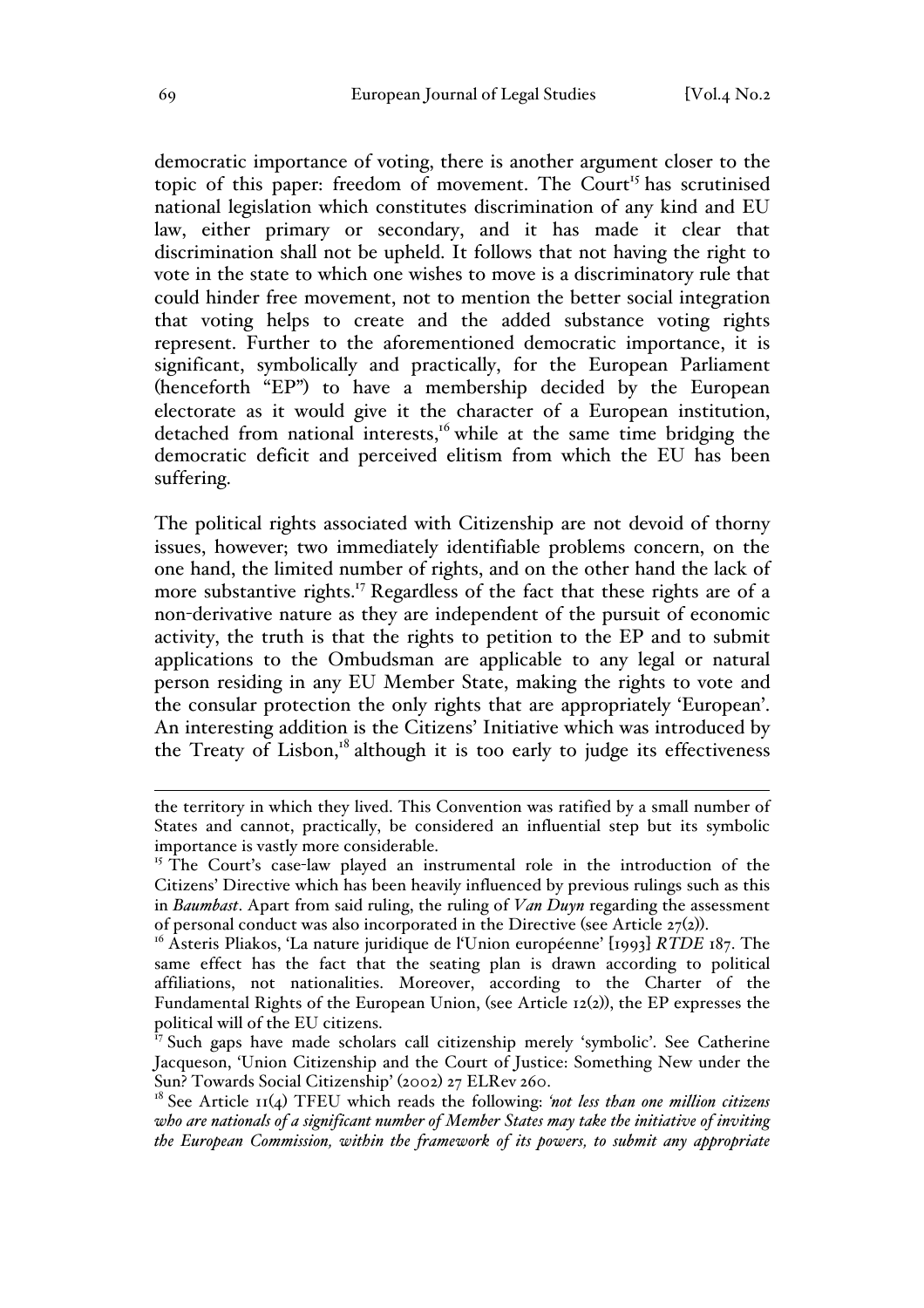partly because more time is needed and partly because it is very much dependent on the will and organised actions of EU Citizens, residents of different Member States, and probably with different interests frequently shaped by national policies and mentalities. The Initiative is indeed very representative of most EU rights that remain unappreciated until the need arises and they are then invoked.<sup>19</sup>

The second problem identified above concerns the limited substance that some of the political rights carry. For instance, the right to vote applies only to municipal elections. It is indeed curious that the EU has failed even to endeavour to grant full voting rights to EU Citizens residing in a state other than that of which they are nationals, especially as it would seem as a *conditia sine qua non* for being a citizen of the democratic union which the EU treaties describe, an argument supported by the Advocate General (henceforth AG) in the *Spain v UK* case discussed previously. The Court, however, has not endorsed this view yet, which is, arguably, the most striking omission,<sup>20</sup> given the need to further differentiate political citizenship from the purely market-oriented rights<sup>21</sup> and the lack of any argument to support the discrepancy between voting rights at municipal and national levels.<sup>22</sup> This presents two problems for EU Citizens who reside in a state where they cannot vote: by moving to another state, a European citizen forfeits the right to vote in his or her country of origin in the same manner he or she forfeits the right to live there. Therefore, EU Citizens are left without the power to participate in the political life of the state in which they reside and, as a consequence of their decision to pursue their rights under the Treaties, they have arguably no reason to vote in their state of origin given that they do not live there. It could be argued that a number of these Citizens would still want to participate in home country elections for personal reasons, but this is missing the point of the gap in the EU political rights.<sup>23</sup>

<sup>&</sup>lt;u>.</u> *proposal on matters where citizens consider that a legal act of the Union is required for the* 

*purpose of implementing the Treaties'*.<br><sup>19</sup> N Nic Shuibhne, 'The Resilience of EU Market Citizenship' (2010) 47 *CMLR* 1597.<br><sup>20</sup> The Commission has, however, identified the need for a more evidently democratic Union. In 1975, in a report, it was stated that 'complete assimilation with nationals as regards political rights is desirable in the long term from the point of view of a European Union'. See European Commission, *Towards European Citizenship: The Granting of Special Rights*, COM(75)321.<br><sup>21</sup> The arrangement between the UK and Ireland is an exception which is, however,

unrelated to the Union and it concerns Britain's history.

<sup>&</sup>lt;sup>22</sup> Dora Kostakopoulou, 'European Union Citizenship: Writing the Future' (2007) 13 ELJ 623.

 $23$  Understandably, this is a wider point and it can lead to a whole different discussion. Why one would choose to vote and especially participate in the electoral procedure of a country of which one is not a resident is a complex topic. Moreover,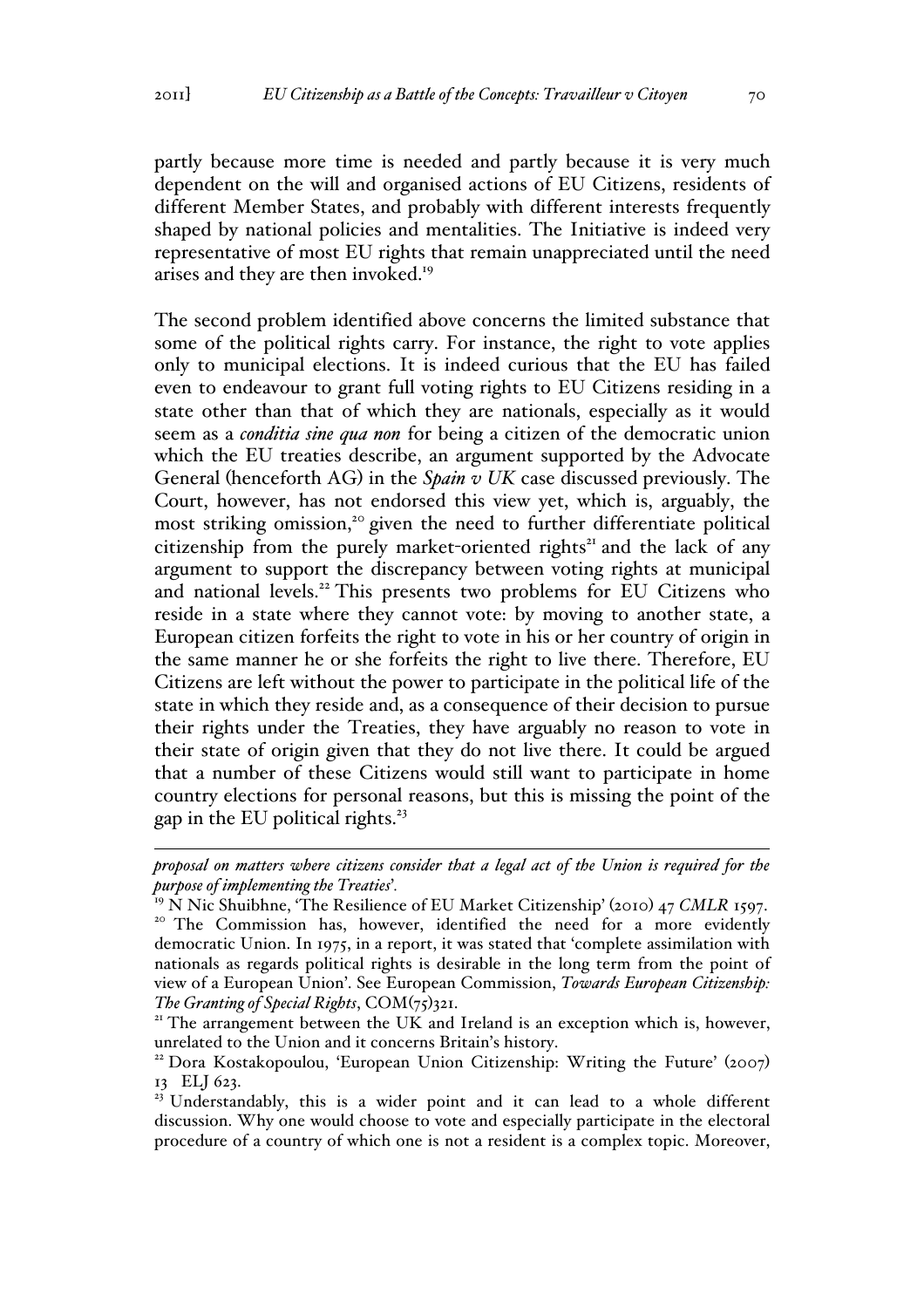The other problem that arises is reflective of the sometimes *à la carte* nature of the Union; although there is a great variety of rights, which cover working conditions, travel, social benefits, and education, EU Citizens are still unable to make an active contribution to the host states. This argument might seem very similar (if not identical) to the previous one, but there is a distinct difference: while the former argument looks at the issue from the perspective of the rights of the individual, the latter takes the host state into consideration in that in acknowledges that there are also benefits for the host states and it is not a matter of merely offering incentives to those who consider exercising their free movement rights. Despite the positive aspects of granting full voting rights and the sheer contradiction between the case-law, the intentions of the Commission, and the spirit of the law, Member States are not considering changing this situation, as the Lisbon Treaty showcases.

The reasons for this can most likely be found in the customary fear of loss of sovereignty and, to a lesser extent, in the practical difficulties inherent in such a reciprocal agreement. As far as the former argument is concerned, it is possible that the constitutions of (some) Member States prevent them from awarding voting rights to non-nationals, rendering, therefore, the fruition of the endeavour in question problematic but by no means impossible. With regards to the latter argument, although the constitutional reality might be difficult to circumvent, the same could (and was) probably said for the reciprocity we now encounter in the field of social benefits and education. The Court has fought hard, and for a considerable amount of time to stop Member States posing either administrative or legal barriers to free movement, and these efforts have proven successful. The same could be applied to the case of the political rights and this would need a change of approach from the current reality of functionalism<sup>24</sup> to a more sentimental approach: Although we are all parts of the internal market, to such a degree that we rarely realise we operate within it, we continue to forget what the Union means to us Europeans

<sup>24</sup> This is not to say that functionalism and pragmatism are to be dismissed. Indeed, they have their own role to play especially when the Union tries to promote its policies to national governments. As the 2010 crisis showed, countries are reluctant to offer their funds to bankrupt (or failing) economies but it will be easier to present the case for health care and/or effective protection abroad for all EU Citizens, regardless of what this might mean in terms of costs and sovereignty at national level. Admittedly, such an endeavour seems particularly challenging in times of severe economic turmoil when solidarity is a scarce commodity.

in an ever closer Union, decisions in one country might affect residents and nationals of another Member State making the possibility of double voting a topic in its own right. However, for the purposes of this paper, the lack of comprehensive voting rights in the country of residence is the important omission.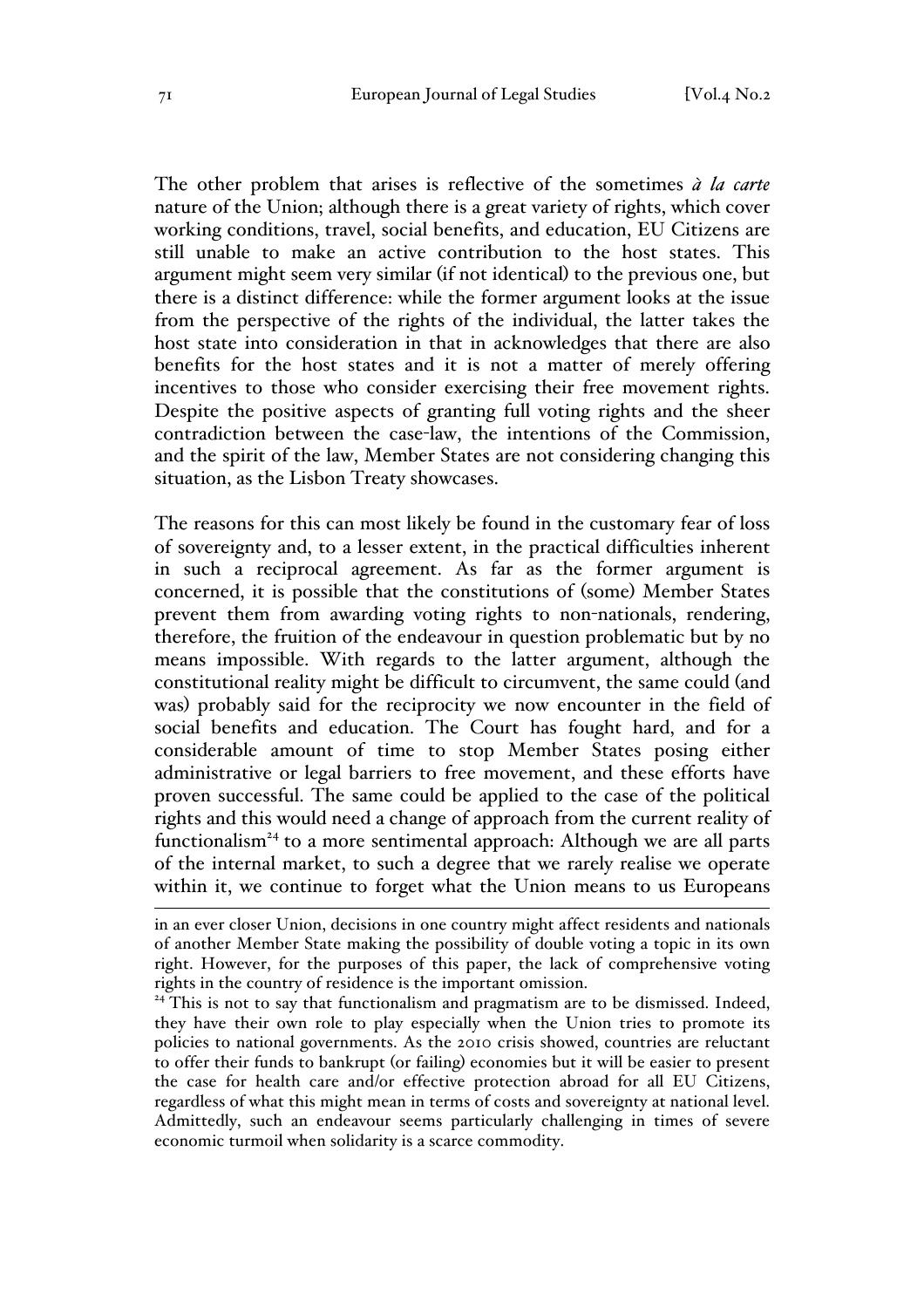and this is also a failure of the institutions to maintain the history of Europe as a continent in the foreground, given the very existence of the Union is based on its continent's turbulent history.

A different lesson that we can learn from the progress in the area of social benefits is that reciprocity is not enough, and this should also apply to the discussion about further, more comprehensive political rights for EU Citizens. Any reciprocal agreement should be coupled with a (reasonable and proportionate) number of duties.<sup>25</sup> Currently, Europeans do not have duties at EU level, apart from general legal principles such as the duty to respect the law of the host state, a principle that is a general attribute of the Law and not a distinct feature of the EU legal order. This lack of duties has not changed even after the introduction of the Lisbon Treaty; normally, this would not be an obstacle as the Court has proven it can interpret the treaties broadly. However, when it comes to duties, the Court will probably consider them to be obstacles to free movement rather than a healthy component of any democracy-based legal and constitutional order<sup>26</sup> and will rarely uphold them. This is particularly worrying in the case of abuse of rights<sup> $27$ </sup> by EU Citizens<sup>28</sup> and it seems that the most prudent solution would be a formal inclusion of duties in a Treaty as the Court would not be wise, or in constitutional terms properly endowed, to replace the legislator and create duties for Citizens.

<sup>&</sup>lt;sup>25</sup> Possible duties that have been mentioned include taxation and military service, although the latter might be deemed inappropriate given the nature of the EU, while the former indirectly exists as each Member State pays due contributions to the EU and these are financed (at least partly) by national taxes. See indicatively, AJ Menendez*,* 'Taxing Europe: Two Cases for a European Power to Tax' (2004) 10 Colum.J.Eur.L 297; Norbert Reich, 'Union Citizenship- Metaphor or Source of Rights?' (2001) 7 ELJ 4.

 $26$  For a more general discussion on the role of duties in citizenship see R Rubio Marin, *Immigration as a Democratic Challenge: Citizenship and Inclusion in Germany and the United States* (CUP 2000).<br><sup>27</sup> See for instance case C-200/02 *Zhu and Chen v Secretary of State for the Home* 

*Department* [2004] ECR I-992. The case did no concern an EU Citizen (but it is nevertheless representative of the argument made above) but a third country national who had been expelled from the UK and subsequently moved to Ireland where she gave birth to a child who bore the Irish citizenship owing to the *ius soli* principle. The UK government argued that Ms Chen used the EU legislation in order to return to the UK but the Court did not accept it although it might as well have been the case. Ireland has ever since modified its law to allow for *ius soli* to operate but only if the parent(s) has been a resident (either permanent or not) of the country for a period of time.

<sup>&</sup>lt;sup>28</sup> Even if a Member State genuinely believes that another Member State citizen residing in its territory is abusing his or her EU rights for personal gain, the Court will rarely accept it without objective evidential material and will have to embark on an investigation on an *ad hoc* basis.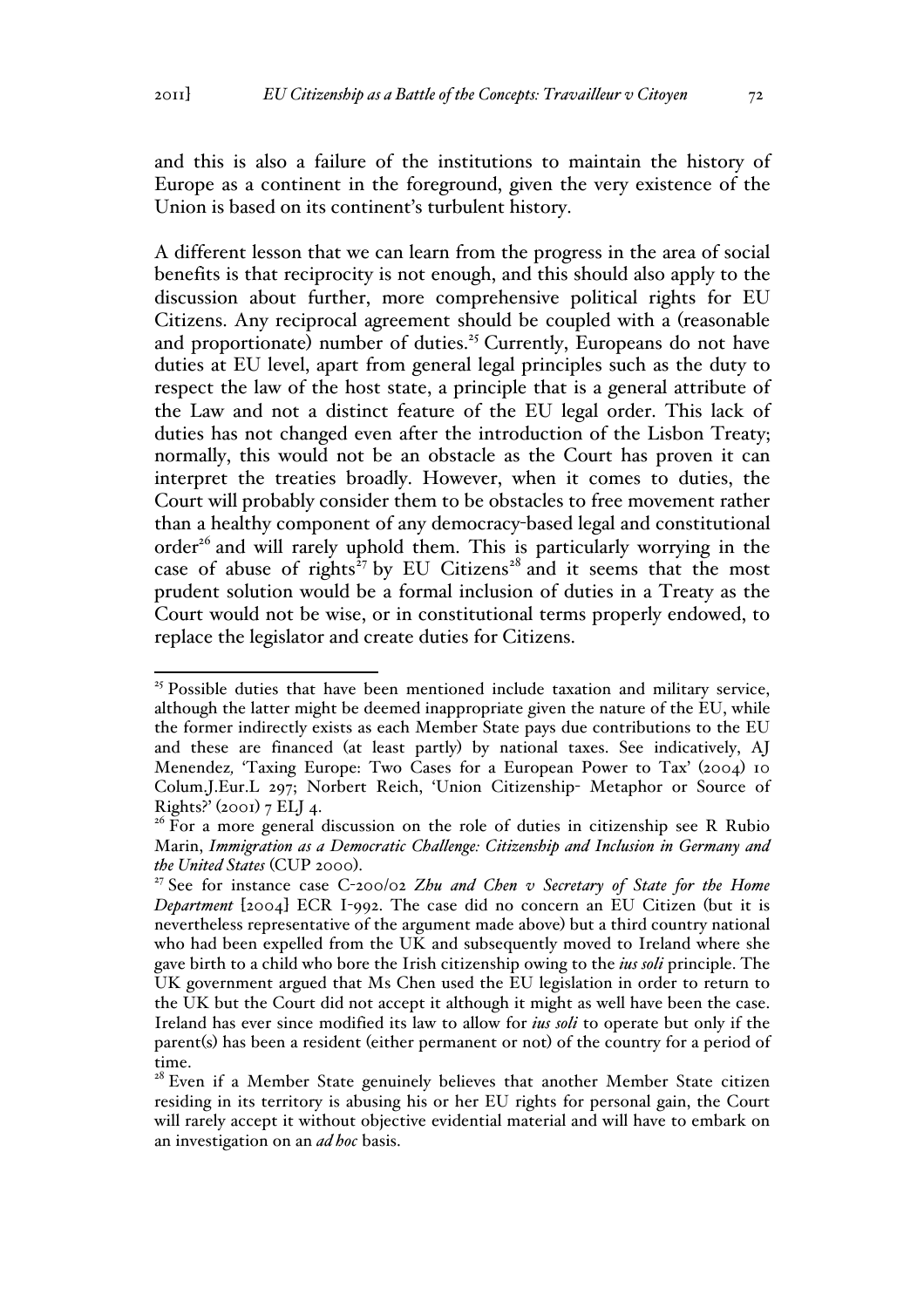Contrary to what the notion of citizen means at a national level, at the EU level it was not created to be either independent or reminiscent of the legal status of national citizens. It was created as the amalgamation of an enormous free movement case-law backlogue and for years it was coupled with the fundamental freedoms of the common market, nondiscrimination, <sup>29</sup> the right to residence and the principle of equal treatment. However, it has been suggested that owing to the work of the Court, these concepts have gradually lost their blind attachment to market values and, consequently, Citizenship has moved towards the status of a fifth fundamental freedom.<sup>30</sup> This progress notwithstanding, the political rights have not been entirely successful (or inclusive) and the following section shall explore this change in approach and how it is reflected in the most recent case-law.

# III. CITIZENSHIP AND FREE MOVEMENT CASE-LAW: BRAVE NEW APPROACH

## 1. *Early constructions of Citizenship*

The first concept to which Citizenship was tied was that of the nationalities of the Member States which were not to be replaced by citizenship but merely complemented. Therefore, only the bearers of one

<sup>&</sup>lt;sup>29</sup> Under the Lisbon Treaty, discrimination is covered by Article 18 TFEU but is not included in the citizenship provisions (although both provisions are under the same title), arguably because non-discrimination has become a basic principle of EU Law and underpins every piece of legislation. It has been argued that the Court has not coherently interpreted EU law by allowing non-discrimination principle to be used even by non-economic actors. However, such an interpretation would be contrary to the objectives of the Union and its internal market. For an example of this criticism see D Martin, 'A Big Step for Union Citizens, but a Step Backwards for Legal Coherence' (2002) 4 EJML 136-144. It is noteworthy that even discrimination is not utterly limitless. In C-138/02 *Collins v. Secretary of State for Work and Pensions* [2004] ECR I-2703*,* the Court effectively stated that derogations from the principle might be upheld if evidence arises that suggests that the provision in question has a legitimate aim and the nationality of the litigants is immaterial, but there are other, impartial evidence to be taken into account. This is particularly the case with regards to social benefits, a restricted access to which has been accepted by the Court when it concerns the initial enter to the host state. For instance, the Citizens' Directive excludes social benefits from the benefits EU Citizen may enjoy during the initial 3 month period stipulated by the Directive. In this respect, Member States enjoy a wide discretion.

<sup>&</sup>lt;sup>30</sup> See Editorial Comments, 'Two-Speed European Citizenship? Can the Lisbon Treaty help close the gap?' (2008) 45 CMLR 1; Ferdinand Wollenschläger, 'A New Fundamental Freedom beyond Market Integration: Union Citizenship and its Dynamics for Shifting the Economic Paradigm of European Integration' (2011) 17 ELJ 1.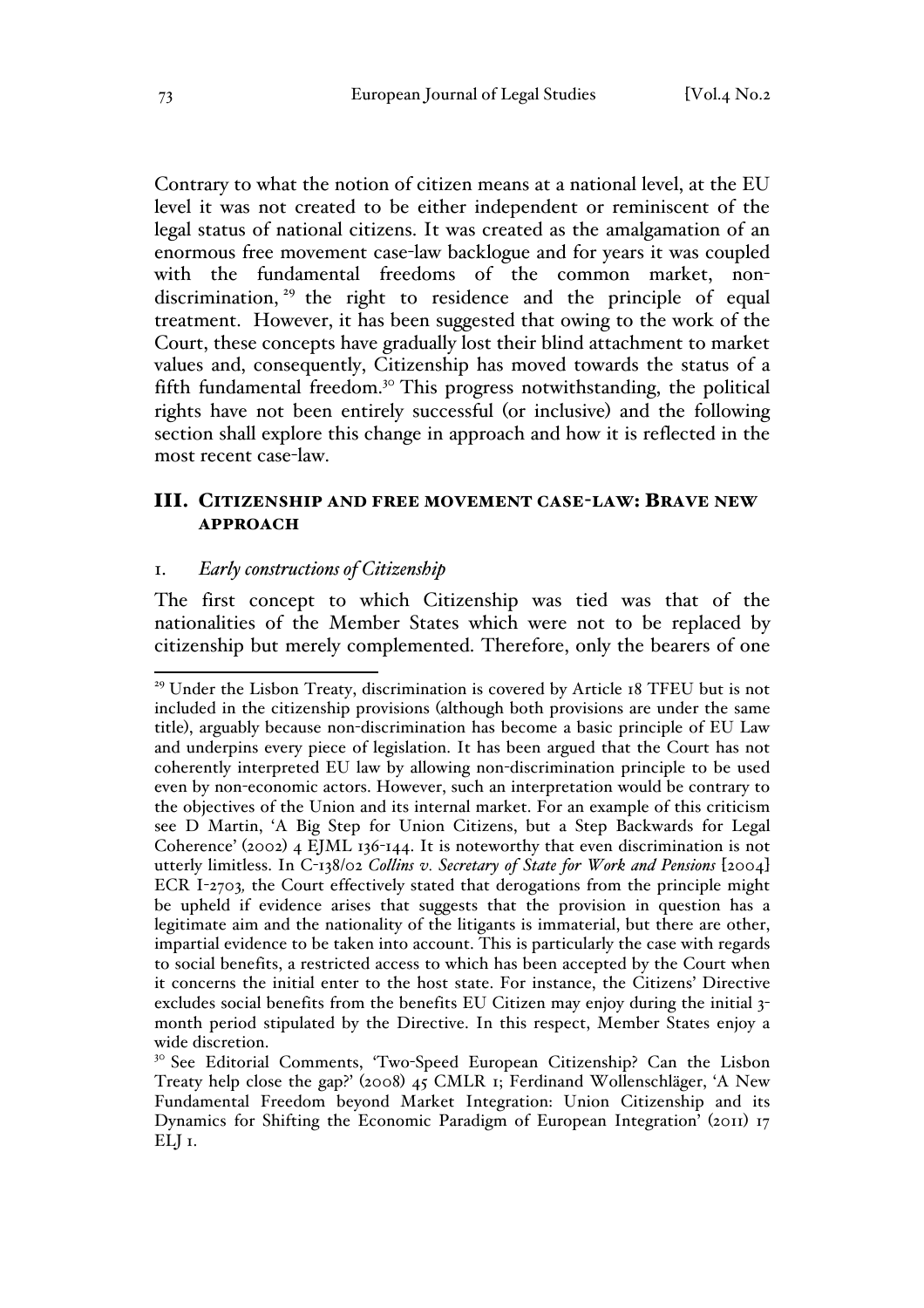of the  $27<sup>31</sup>$  nationalities of the EU can benefit from the rights associated with EU Citizenship. The trouble in this is that nationalities, and, thus, national citizenships, are governed by national civil codes, and, thus, decisions to grant or, more importantly for this argument, remove one's nationality rests with the Member States. Although this is not unreasonable or uncommon in and of itself, the problem will arise when someone is deprived of his or her national citizenship, they will have no opportunity to use their European rights, $3<sup>2</sup>$  and, given the authority Member States still have on issues of civil law, invocation of the principle of proportionality may not be an option for the Court, especially if the case concerns a wholly internal situation. It would take a very radical and bold Court to challenge this particular division of powers.

 $31$  The case of the 12 new Member States is interesting as, prior to their accession they had to rely upon European Agreements. The case-law that concerns the new states is still limited and it mostly concerns cases that arose while the new states were under the preparatory regime which would allow them to adopt the *acquis communautaire*. See C-162/00 *Land Nordhein-Westphalen v Beata Pokrzeptowicz-Meyer*  [2002] ECR I-1049*;* C-348/00 *Deutscher Handballbund v Maros Kolpak* [2003] ECR I-4135; C-257/99 *R v Secreatry of State for the Home Department ex parte Julius Barkoci and Marcel Malik* [2001] ECR I-6557. These cases dealt with the direct effect of the nondiscrimination provisions for the nationals of the Member States which were preparing their accession. Although these Agreements did not provide the right to free movement, they did provide better cover to nationals of the 12 who were already residing in the EU. Equally important is C-327/02 *L.G. Panayotova et al v Minister voor Vreemdelingzaken en Integratie* [2004] ECR I-11055, which established the right to establishment, albeit in a preliminary version which covered only those who, upon entering an EU Member State could be self-sufficient. After the EA's, the treaties that provided for the free movement rights in the new Member States were the Accession Treaties, which gave free movement rights to 10 of the new Member States after a transitional period of 7 years (Malta and Cyprus were excluded). This transitional period was established with the insistence of Germany and Austria, but it is still morally questionable that such long periods had to apply. These restrictions expired in May 2011 and, consequently, we have yet to grasp the effect this will have on the labour markets of the 'old' Member States but judging from the relatively low number of Europeans who exercise their right to move in order to work in another Member States, these effects should not be grave. It is, however, noteworthy, that the transitional rules for students allowed them to work, for a limited period during their studies in a Member State other than their own, as long as they were not workers under Article 39 EC (now 45 TFEU) in which case the host state retained the right to apply national measures. Despite these restrictions, which were inserted for political reasons, it seems that providing citizenship rights (even in a more limited incarnation) was a very plausible way to insert a certain feeling of 'Europeanness' to the new States.

 $32$ <sup>32</sup> The situation between the two distinct types of citizenship is more complicated than that as the citizenship of the Union still affects how Member States grant or remove their citizenships (see C-369/90 *Micheletti v Delegacion del Gobierno en Cantabria* [1992] ECR I-4239; C-135/08 *Rottman v Freistaat Bayern* [2009] ECR 0000; and *Chen and Zhu* (n 27), but, nevertheless, national citizenships have priority.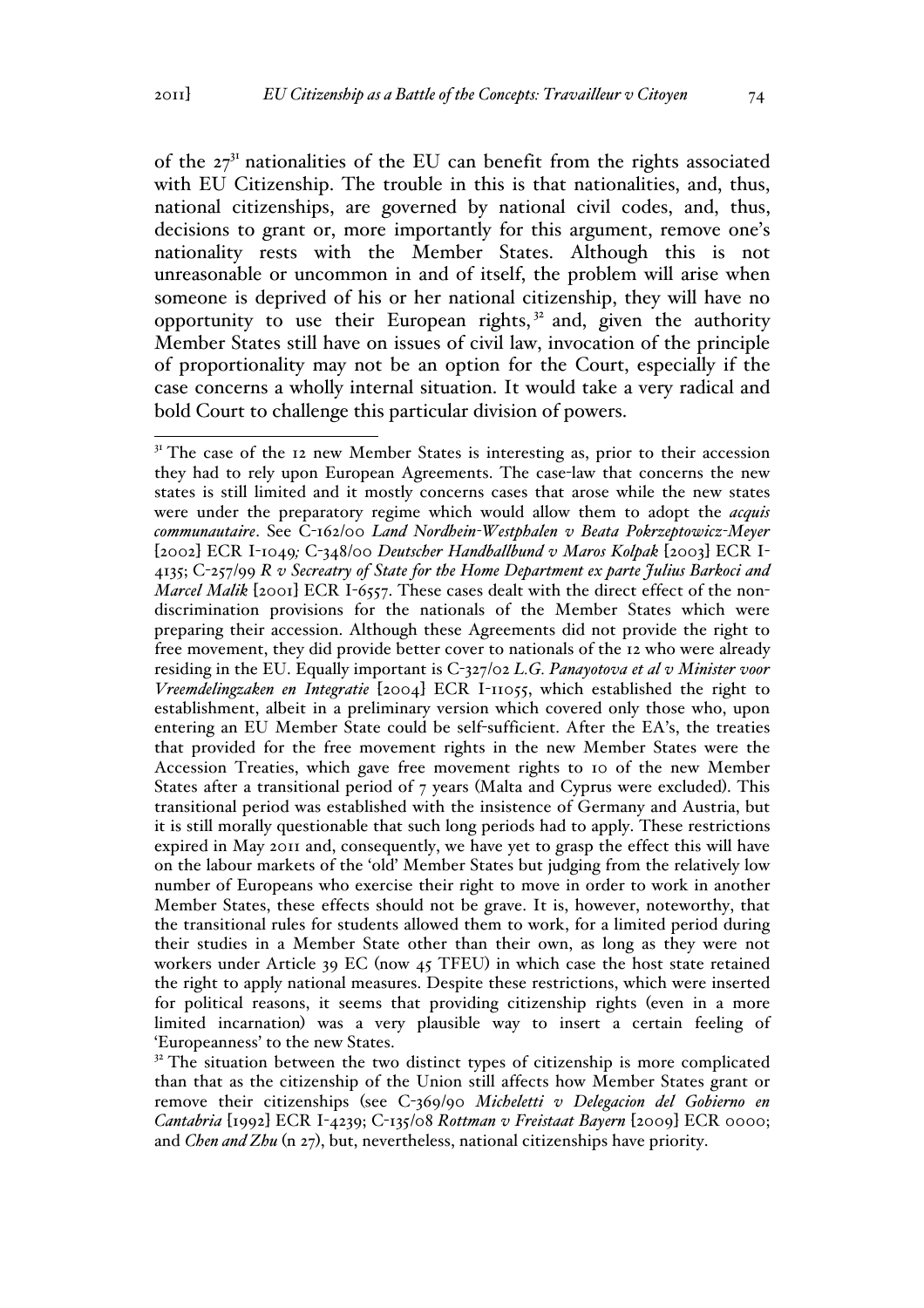It could be argued that national citizenships are not as important when exercising EU rights. Ever since the first transitional period to implement the EEC Treaty ended, job-seekers have enjoyed rights related to social benefits, access to employment, residency and education, owing to the adoption of secondary legislation. Additionally, the Court expanded the scope of non-discrimination in order to ensure that 'Community law […] is based on the freedom of movement of persons, and, apart from certain exceptions, on the general application of the principle of equal treatment with nationals'.<sup>33</sup> The degree of solidarity afforded by the Court to jobseekers and workers<sup>34</sup> in terms of access to employment and benefits but also residence without the need to pursue an economic activity has been surprisingly high for a supranational organisation such as the EU, but despite all these Union citizenship is still attached to its national counterparts and the latter have traditionally been outside the scope of equal treatment.<sup>35</sup> Claiming, however, that national citizenships are obsolete would be premature partly because there is a lack of a constitutional basis to such a claim given the wording of Article 20 TFEU regarding the relationship between national and European citizenships; and partly because Member States still have the right to protect their heritage and national idiosyncrasies and these would include citizenship.

Citizenship, however, is also attached to the right of residence. When the Community realised that a political union was also necessary if the European project was to be fruitful, it covered residence issues with three Residence Directives which included non-economic actors in their personal scopes. Of course, these provisions were not without reservations, whether these came in the shape of public policy derogations or in that of economic conditions related to income and insurance, but they were inserted in the treaty texts to avoid potential welfare tourism; the Court has been sufficiently protecting free movement rights from abuse and disproportionate measures to restrict them. More importantly, the Lisbon

<sup>33</sup> 8/77 *Sagulo* [1977] ECR I-1495*.* <sup>34</sup> At a later stage of European integration this list included also students, persons of independent incomes, and tourists. These inclusions have loosened the connection between the market and the free movement provisions.

<sup>35</sup> See C-85/96 *Martinez Sala v Freistaat Bayern* [1998] ECR I-2691*;* C-274/96 *Criminal Proceedings against Bickel and Franz* [1998] ECR I-7637; see RW Davis, 'Citizenship of the Union... Rights for All?' (2002) 27 ELRev 121; RCA White, 'Free Movement, Equal Treatment, and Citizenship of the Union' (2005) 54 ICLQ 885. Access to employment in the public services remains one of the most indicative examples of this discrepancy (see Articles  $45(4)$ ,  $51$ ; and  $62$  TFEU. A less striking example is the reluctance of the Court to recognise war benefits to EU Citizens who are claiming them from countries for which they did not fight during the War, although given the degree of solidarity and union in modern-day Europe this is peculiar.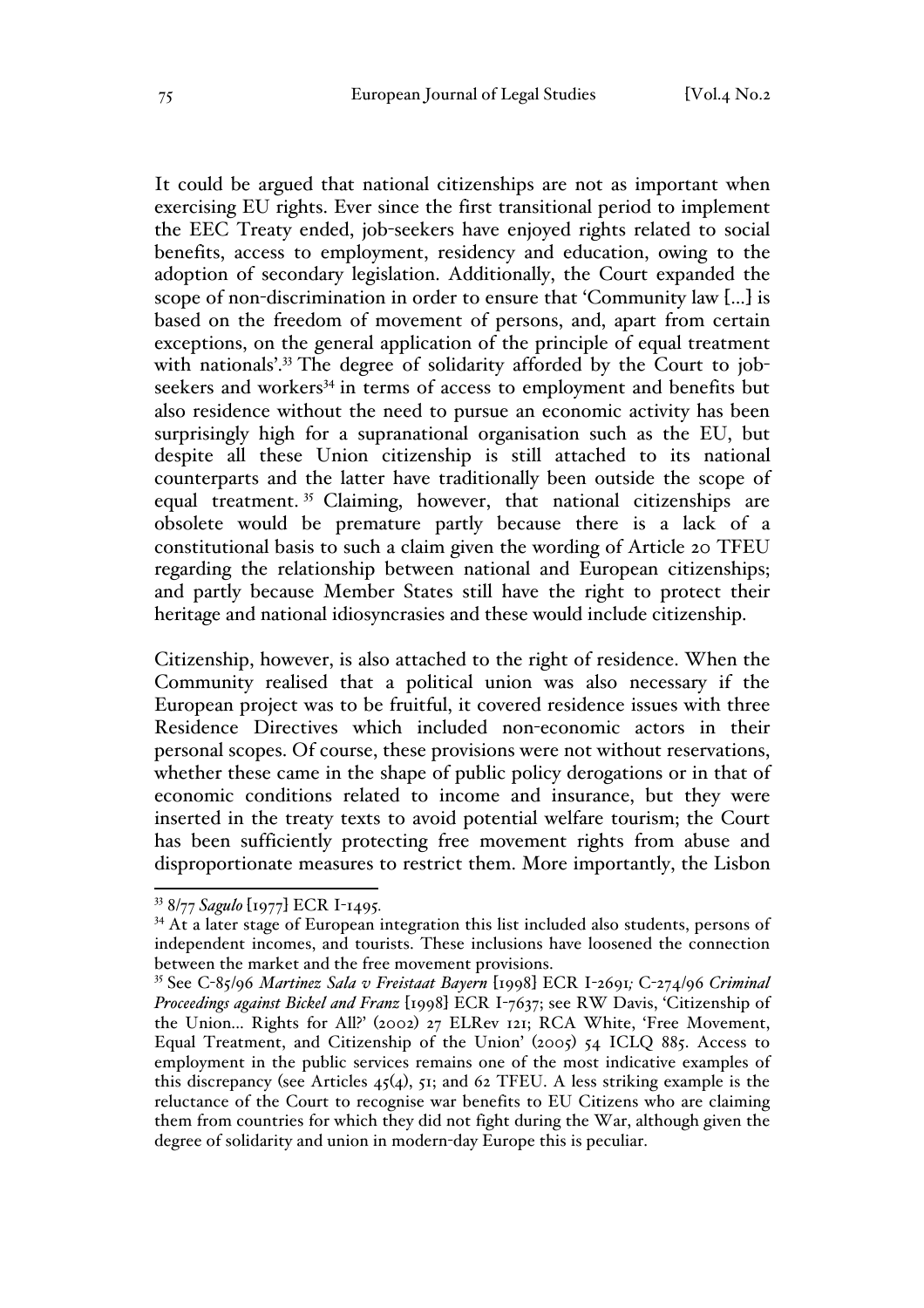Treaty has changed the constitutional basis of the right as it is now granted by a Treaty Article (see Article 21 TFEU) and not by secondary legislation. This elevation, combined with the  $2004$  Citizens' Directive,  $36$ presents a good opportunity for further association of Citizenship with residence; it would be much more substantive to couple these two concepts together than maintain the current configuration as the residence and Citizenship are both EU concepts and the former 'would strengthen the feeling of union citizenship and is a key element of promoting social cohesion, which is one of the fundamental objectives of the Union'.<sup>37</sup>

As a conclusion, no matter how strictly the Court interprets the provisions on expulsion owing to matters of public policy or how liberal the residence requirements and mutual recognition of qualifications are, national citizenships can be revoked and so can EU rights as a consequence of this. A decoupling of the two notions would greatly ameliorate citizenship both substantially and conceptually as it would give it a more European aspect and would add protection from national actions against EU citizens while it would also achieve a better balance between the need to allow for more regulatory independence at a national level and a more meaningful concept at the European level. Such an arrangement would also resolve the problem that arises when job-seekers apply for benefits; $3<sup>8</sup>$  although citizens who are employed (*travailleurs*) have equal access to social benefits, unemployed Citizens (*citoyens*) may not be covered so comprehensively because they are not economic actors. This distinction provides an additional argument to those who claim that being a worker is currently better than being a citizen. A further argument could be added to this and which is the material scope of non-discrimination which is not without boundaries, especially in term of areas that are under the exclusive jurisdiction of the host state, such as public posts where non-discrimination cannot fully

<sup>&</sup>lt;sup>36</sup> Directive 2004/38/EC of the European Parliament and of the Council of 29 April 2004 on the right of citizens of the Union and their family members to move and reside freely within the territory of the Member States amending Regulation (EEC) No 1612/68 and repealing Directives 64/221/EEC, 68/360/EEC, 72/194/EEC, 73/148/EEC, 75/34/EEC, 75/35/EEC, 90/364/EEC, 90/365/EEC and 93/96/EEC OJ L 158.

 $37$  Citizens' Directive Recital 17.

<sup>&</sup>lt;sup>38</sup> It has been suggested that citizenship at EU level is an ever-expanding field, both owing to how it has been constitutionally construed and to practical reasons related to its nature, and, thus, it should remain bound to its national counterpart as the latter tends to become weaker as European integration proceeds. Although this argument does seem reasonable in the light of the interdependent powers in EU's constitutional reality, a bold movement towards an independent concept with Community rather than nationally-derived meaning would provide EU movement rights with a momentum they currently lack.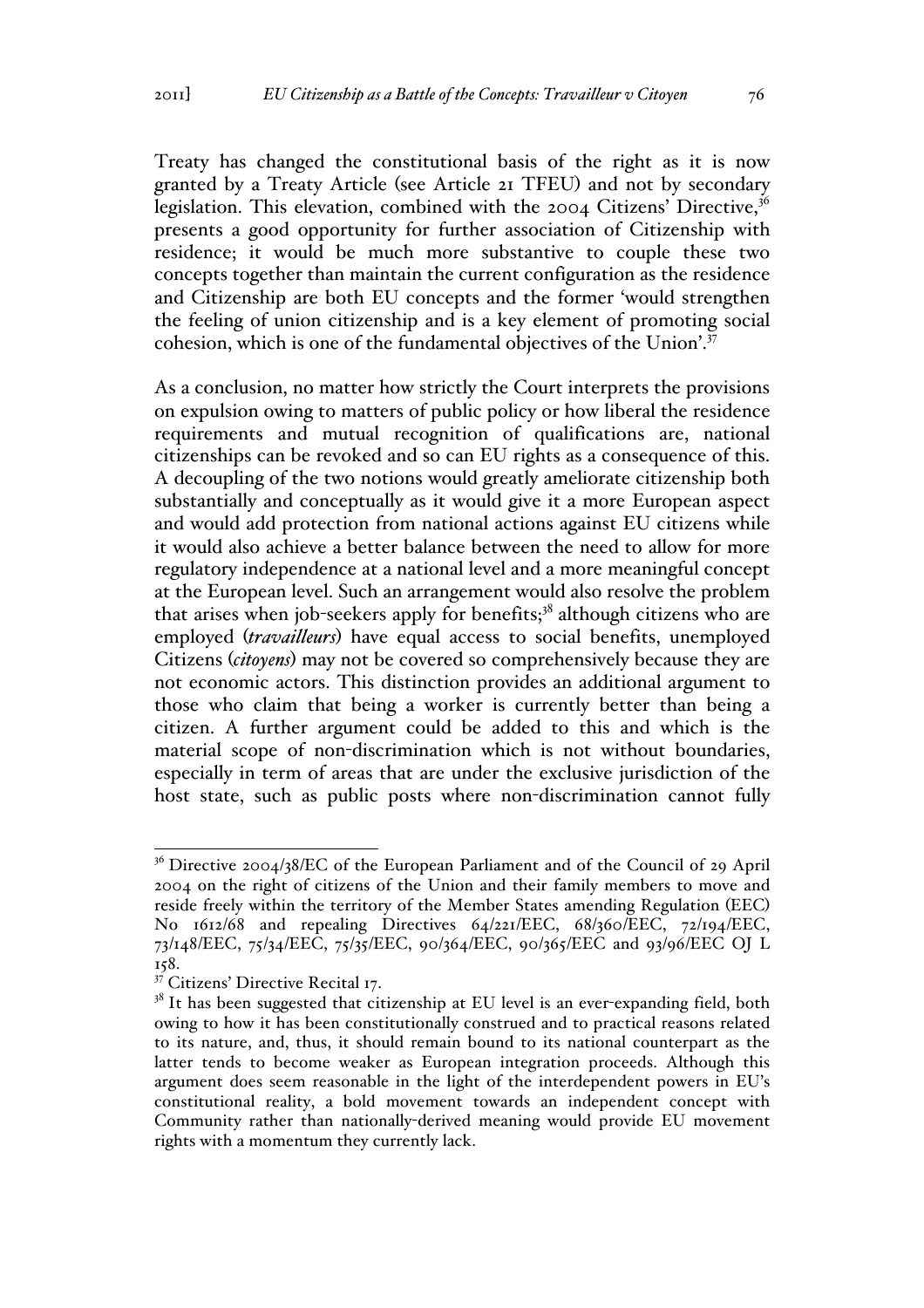operate. <sup>39</sup> It is then a matter of choosing the form which the new citizenship should take after the addressing of the two elements of deficit cited above.

# 2. *The new approach to citizenship*

The aim of this section is not to provide potential solutions to what the new citizenship concept will be but to present the basis of such a discussion by examining recent case-law, which seems to be improving the citizenship dynamics, and the new approach of the Court in the cases of wholly internal situations. The latter might indicate an effort to create a nucleus of citizenship rights entirely independent from economic activities or even from intra-border movement. This set of cases will be examined alongside another trend, that of basing the notional reasoning on citizenship (via its sister right to residence) while maintaining the free movement provisions as a (arguably more influential) legal basis. Therefore, almost two decades after its introduction, mixed messages are sent with regard to the status of citizenship: although it has progressed sufficiently enough to be mentioned in the case-law as the sole reason behind the granting of more rights, it still needs the support of the free movement provisions.

### a. The abandonment of the wholly internal rule

One of the categories under which the free movement case-law can fall concerns the cases of litigants who initiate actions based on EU legislation, but their contextual details have few, if any, actual links to intra-border movement. In these cases the Court would refrain from passing a judgment as it would consider that they lack satisfactory connection to EU law or that the mainly economic subtext of the Treaty and secondary legislation was not related to the situations discussed.

One early example of this was case *Ritter-Coulais*, <sup>40</sup> where the defendants were working in the Member State of which they were nationals (Germany) but had moved their permanent residence to another Member State. Mr and Mrs Ritter-Coulais requested that the loss of income they suffered as a result of owning a house be considered for the calculation of

 <sup>39</sup> F. Wollenschläger makes a related point: he cites the possibility to expel an EU Citizen from a Member State which is still permissible under the Treaty but it seems as an extreme example mostly because practically it would be hard to implement mostly owing to the Court's approach to proportionality. However, it is indeed peculiar that the right to expel a Citizen is still present in primary law provisions even if its implementation is harder than the wording suggests. See Wollenschläger

<sup>(</sup>n 30). <sup>40</sup> <sup>C</sup>-152/03 *Ritter-Coulais v Finanzamt Gemerscheim* [2006] ECR I-1711.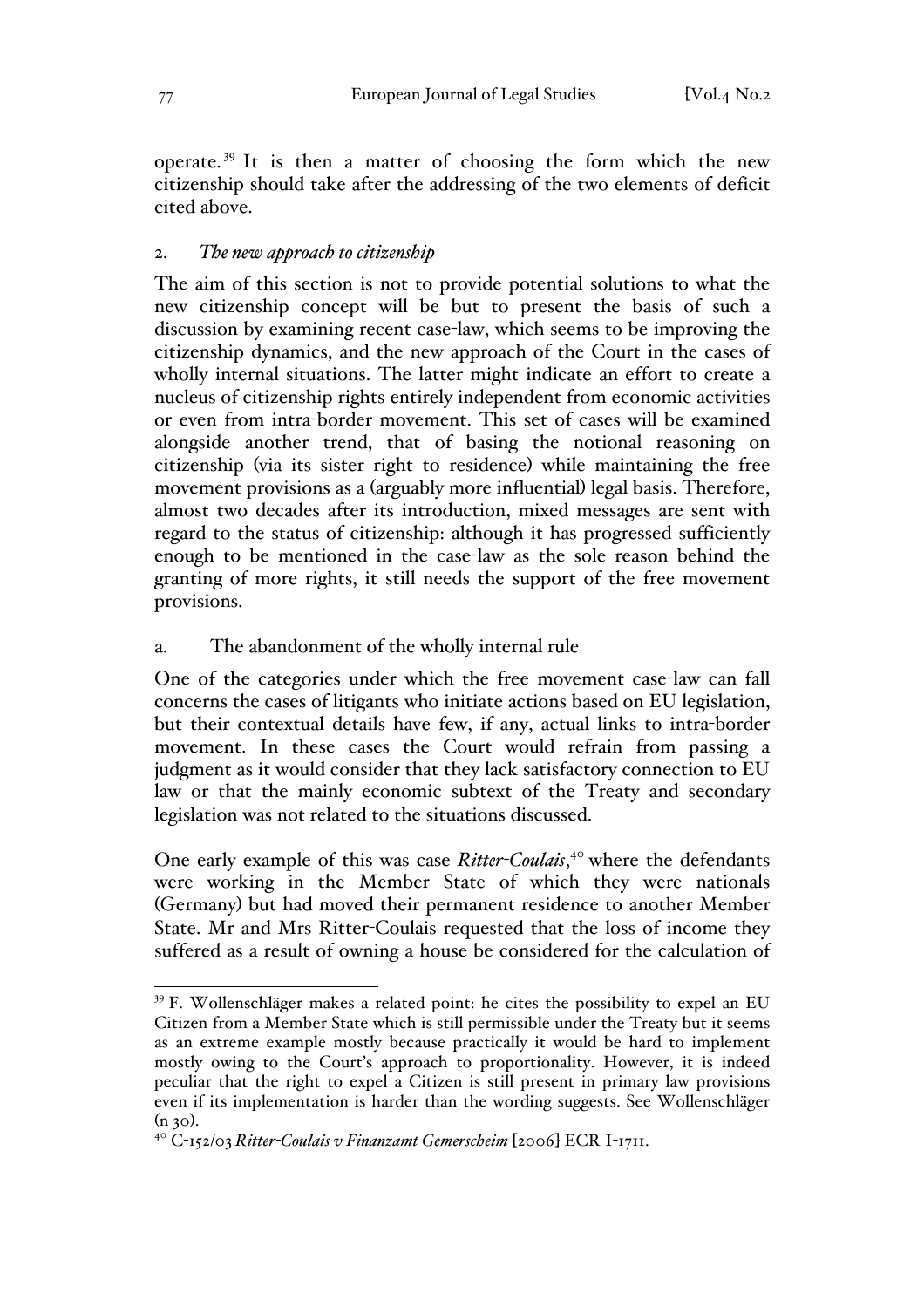the tax they should be paying under German law. The German authorities did not accept this as there was no positive income gained from immovable property in another Member State. The Court held that this case had sufficient ties with the Union law as the defendants were exercising their free movement rights, regardless of the non-economic nature of his movement. This might not appear strange at first given that there is a degree of intra-border movement and the example of frontier workers has been found to fall within the Court's competence<sup>41</sup> but the defining element is the fact that the economic activity, on which the internal market is based, was performed in the Member State of origin. Traditionally, in order to invoke EU legislation the movement of a production factor is needed<sup> $42$ </sup> but in this case the Court was happy to effectively dismiss its previous rulings according to which the intra-border movement took place with a view to pursuing an economic activity.<sup>43</sup> The Court addressed the relevance of the case to the Union legislation and it appeared to suggest that any movement in order to take up employment falls within the scope of EU legislation, a reasoning that has attracted attention as legally incoherent owing to the discrepancy between the wording of the judgment and the conclusion which was reached.<sup>44</sup> A more important problem is the fact that the details of the case relate to 1987, prior to the introduction of the Maastricht Treaty and the inclusion of Article 18 EC regarding free movement. Therefore, the Court was expected to follow the *Werner*<sup>45</sup> precedent but did not.

<sup>&</sup>lt;sup>41</sup> There was no reason to suggest that this case concerned a frontier worker as in such cases the country where the task is performed tends to differ from the country of origin, not the country of residence. However, it had been found that such daily commutes could not be left outside the jurisdiction of the Court for any good reason, not because of the need to protect the commute itself, but, rather, owing to the Court's determination to remove any obstacles which might deter people from exercising their right to move.

<sup>&</sup>lt;sup>42</sup> Catherine Barnard, *The Substantive Law of the EU: The Four Freedoms* (2<sub>nd</sub> edn, CUP <sup>2007</sup>). <sup>43</sup> See C-293/09 *My v ONP* [2004] ECR I-12013*; C-115/78 Knoors v Secretary of State for* 

*Economic Affairs* [1979] ECR 399, which was the first case to establish the Court's conduct in such cases.

<sup>44</sup> Alina Tryfonidou, 'In Search of the Aim of the EC Free Movement of Persons Provisions: Has the Court of Justice Missed the Point?' (2009) 46 CMLR 1591; D Martin, 'Comments on *Ritter-Coulais* (Case C-152/03) of 21 February 2006) and *Ioannidis* (Case C-258/04 of 15 September 2005)' (2006) 8 EJML 231.

<sup>45</sup> See C-112/91 *Werner v Finanzamt Aachen-Innenstadt* [1993] ECR I-429. This case concerned a German national who resided in the Netherlands and lived in Germany. The case arose owing to different tax regimes but the important element is that the Court acknowledged that this case would be treated as a purely internal situation had it not been for the movement of Mr Werner to the Netherlands. However, given that this case's circumstances took place prior to the Maastricht Treaty, the Court said that the legislation in force at the time did not justify extending its personal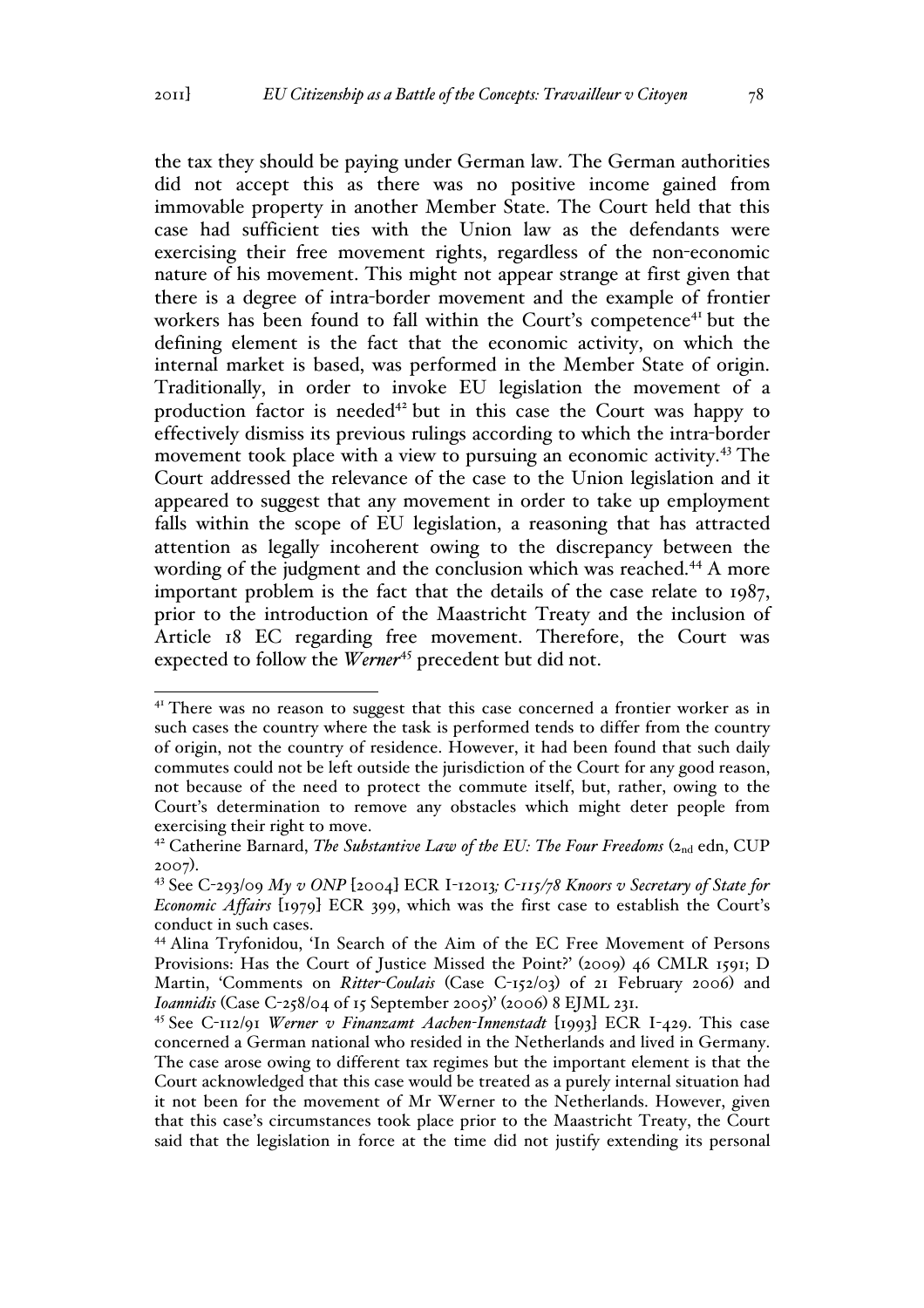Another case of reverse frontier worker was *C-527/06 Renneberg*, <sup>46</sup> where a Dutch national who worked in his state of origin but lived in Belgium was denied the right to have his rent in Belgium considered for tax allowance purposes given the purely internal situation of the case, according to the Dutch arguments. According to the Court, however, the claimant fell under the scope of Article 39 EC (now Article 45 TFEU) owing to the outcome the opposite view would have on the freedom to move to one Member State while still having ties with another. It seems that whether the state where the economic activity is pursued is also the state of origin is immaterial for the purposes of defining the scope of EU legislation on free movement.

A similar reasoning was followed in *C-227/03 A.J. van Pommeren-Bourgondiën*, <sup>47</sup> during the proceedings of which the *Ritter-Coulais* case was cited; in this case, a Dutch national who had spent her entire working life in the Netherlands but resided in Belgium was found eligible for insurance in the Netherlands despite her not residing there. The Court's justification was that the opposite would constitute discrimination and would hinder free movement. It is interesting that the Court did not endeavour to explain how the case fit within Union  $law<sup>48</sup>$  but this could have been because it realised the importance of making the abolition of borders more substantive. Given that in certain areas the EU operates as a quasifederation, allowing its citizens to work and reside in different Member States would be a natural implication. It is arguably true that the Court did not entirely change its stance: it still required certain conditions to be met, specifically that an intra-border move takes place and that an economic activity is pursued; the difference in the new approach was that these two actions no longer needed to be connected.<sup>49</sup>

scope to include Mr Werner's claim. Interestingly enough, in the case of *Ritter-Coulais*, Mrs Ritter-Coulais was of dual nationality and the Court could have used this detail to support its argument and avoid the criticism, but did not make use of this opportunity.

<sup>46</sup> <sup>C</sup>-527/06 *R.H.H. Renneberg v Staatssecretaris van Financiën* [2008] ECR I*-07735*. <sup>47</sup> <sup>C</sup>-227/03 *A.J. van Pommeren-Bourgondiën* Raad van bestuur van de Sociale verzekeringsbank [2005] OC C 171.

<sup>&</sup>lt;sup>48</sup> The Court did state that the Dutch legislation 'undermines the principle of free movement secured by Article 39 EC'; the only problem with this statement was that this particular provision could not have been applied to the claimant as it did not exist when the facts of the case took place.

<sup>49</sup> See also C-544/07 *Rüffler*v*. Dyrektor Izby Skarbowe* [2009] ECR I‐3389 where a German national, recipient of two pensions, moved to Poland where he planned to reside without taking up employment. He paid income tax in Poland and applied for his insurance contributions to be factored in so he could pay less tax; these contributions, however, had been paid in Germany during his working life and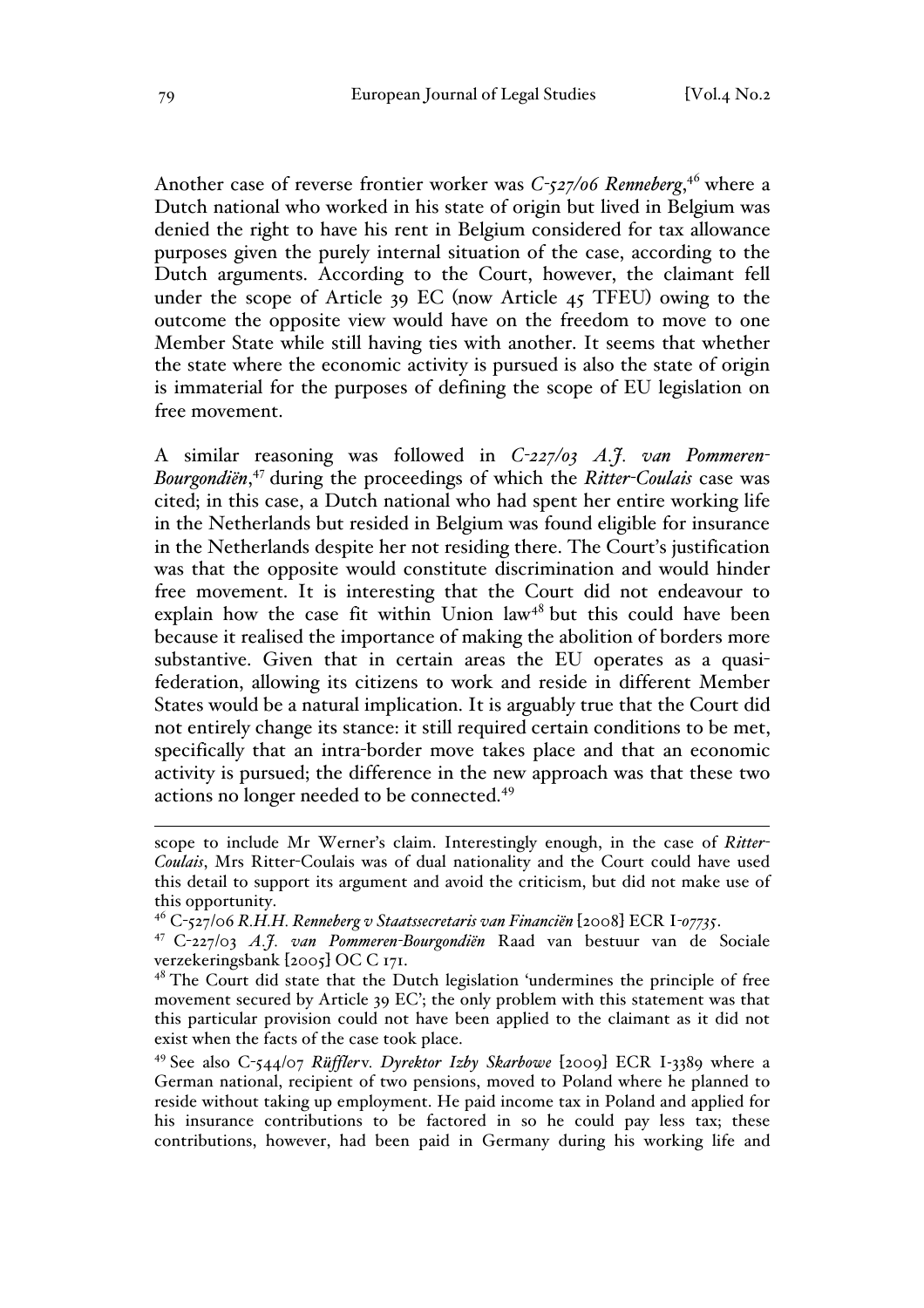In *C-212/05 Hartmann*, <sup>50</sup> a German national who worked in Germany but moved to Austria in order to be with his wife applied for child-rearing allowance which was denied because he was not a resident of Germany. The Court did not uphold this ban because Mr Hartmann was, for the purposes of this case, a frontier worker and thus eligible for such an allowance.<sup>51</sup> A similar line of reasoning was followed in *Hendrix*,<sup>52</sup> where a Dutch national was the recipient of a disability allowance, which was discontinued when he moved his residence to Belgium, although he retained his status as a worker in the Netherlands. The Court again did not accept the arguments of the Dutch authorities, according to which residence in the Netherlands was a prerequisite for the granting of the said allowance.

The Court seems to be abandoning the wholly internal situation rule for the sake of a more comprehensive protection of free movement. It also seems that there are only two conditions that need to be met for the Court to initiate action and these are the pursuit of an economic activity and intra-border movement. Despite the somewhat dubious reversals of previous rulings, there are positive attributes that should not be undermined by negative comments on the potential inappropriateness of the Court's judgment. Although the early case-law did offer a qualified right to free movement, the introduction of citizenship and the consequent evolution would not be compatible with the need to meet both requirements mentioned above in the same way the Court had suggested in the past. A new element is that these two conditions do not have to be linked and, thus, the economic activity in question may take place in one's state of origin; the EU legislation will still be applicable irrespective of the fact that the move might take place for personal (relocation) rather than economic (a job abroad) reasons. This is a notable departure from the initial construes of the free movement rights, according to which a movement had an economic rationale first and foremost. Of course, over the years the Court and the Union have recognised that a right to residence would logically complement the right to free movement but this decoupling of the right to residence and an economic activity is an

Poland refused to take them into consideration. The Court did not uphold its refusal since it constituted discrimination and also put those who exercised their free movement rights in a disadvantaged position.

<sup>&</sup>lt;sup>50</sup> C-212/05 *Gertraud Hartmann v Freistaat Bayern* [2007] ECR I-06303.<br><sup>51</sup> The Advocate General based her reasoning on Article 18 EC (NOW Article 21 TFEU) rather Article 39 EC (now Article 45 TFEU) and Directive 1612/68 as the Court did but it has been suggested this has been a legally incoherent application of the law as Article 18 was not applicable *ratione temporis.*

<sup>52</sup> C-287/05 *Hendrix v Social Security for Migrant Workers* [2007] ECR I-06909.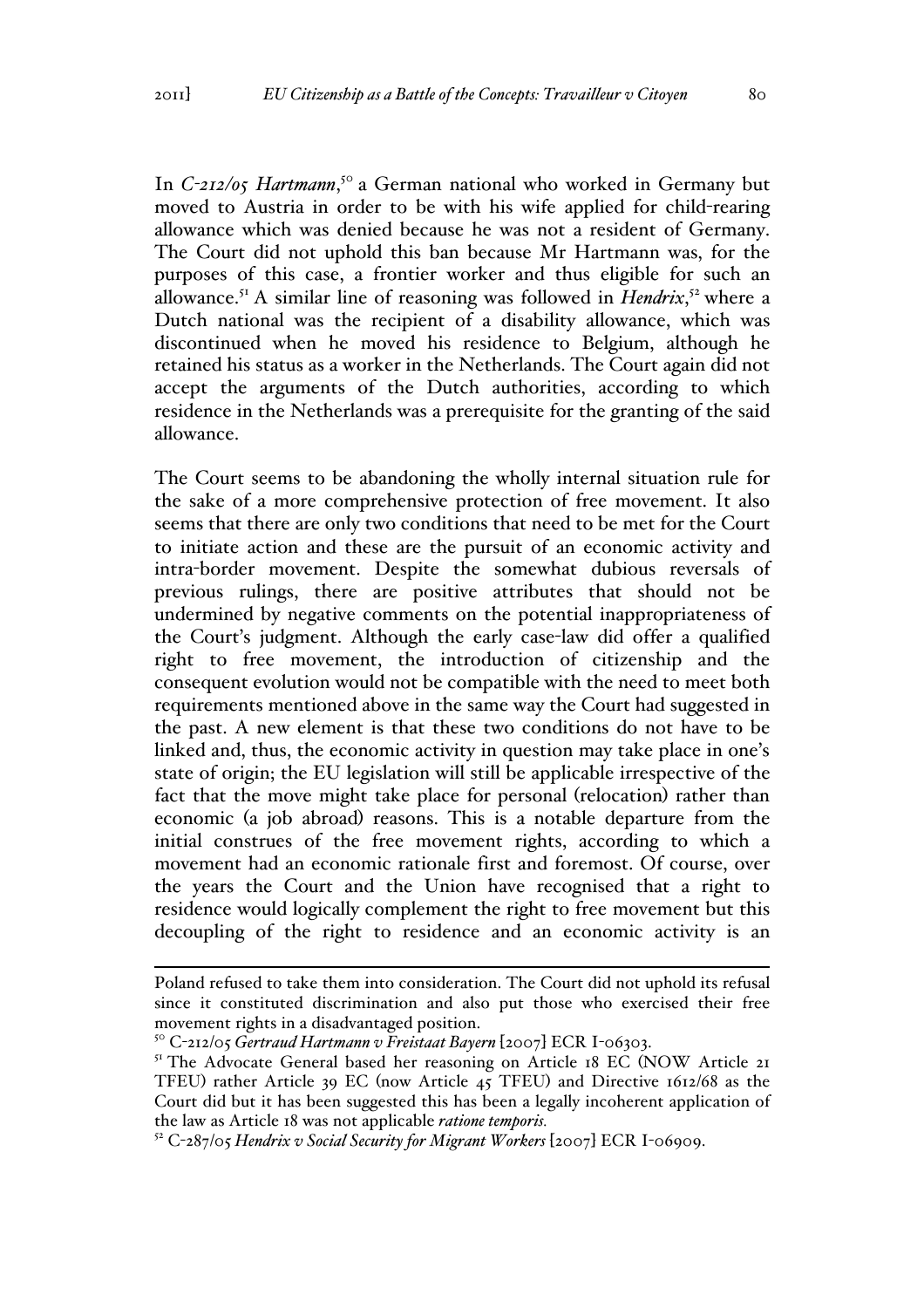indication of a better form of citizenship. <sup>53</sup> The Court has been particularly active in its endeavours to offer a new interpretation of free movement by arguing for an independent notion of citizenship, possibly in order to strike a balance between market freedoms and social Europe, a balance which can be elusive.

Similarly, in *Schwarz<sup>54</sup>* the Court addressed the issues created owing to a German provision according to which school fees could be taken into consideration for tax deduction purposes but only if the said schools were situated in Germany. The Court found this requirement unlawful as it constituted a potential barrier to free movement. The same reasoning was followed in *Morgan*, *<sup>55</sup>* where according to a German law, in order to acquire a grant to pursue studies or training in another Member State, the said further studies had to be in continuation of a degree undertaken in Germany. In both cases, the nationals who were affected would be exercising their rights to free movement for educational purposes, namely a non-economic activity. Therefore, the Court once again stripped the free movement from the economic requirements and brought it in line with the citizenship provisions.<sup>56</sup>

However, the Court's approach has not been entirely unproblematic. Although the residence provisions (Article 25 TFEU) are mentioned in the case-law, they tend to be read in conjunction with Article 45 TFEU, which covers the economic freedoms. More worrisome is the fact that the claimants in some of the cases above never, strictly speaking, exercised the

 <sup>53</sup> This departure, it has to be noted, is not the outcome of *Ritter-Coulais*. The AG in the seminal case of C-413/99 *Baumbast and R v Secretary of State for the Home Department* [2002] ECR I-7091 had suggested that there is a right to residence even if the pursuit of an economic activity has moved to another state, although the residence provisions were combined with those of free movement for economic purposes. Nevertheless, it shows how gradual a process the evolution of citizenship rights has been.

<sup>54</sup> C-76/05 *Herbert Schwarz and Marga Gootjes-Schwarz v Finanzamt Bergisch Gladbach* 

<sup>[</sup>2007] ECR I-06849*.* <sup>55</sup> See joined cases *Rhiannon Morgan v Bezirksregierung Köln* (C-11/06) *and Iris Bucher v* 

<sup>&</sup>lt;sup>56</sup> These two cases along with C-224/02 Pusa Osuuspankkien Keskinäinen Vakuutusyhtiö [2004] ECR I-05763; C-406/04 *De Cuypter v Office national de l'emploi* [2006] ECR I-06947; *and* C-192/05 *Tas-Hagen v Raadskamer* [2006] ECR I-10451 are a testament to the Court's efforts to ensure the independent enforceability of the Citizenship provisions by decoupling them from the non-discrimination principle. In *Tas-Hagen*, for instance, the Court reversed previous rulings on war benefits and decided that they can be granted even when they fall outside the scope of Article 12 EC regarding discrimination (now Article 17 TFEU). Under the Lisbon Treaty these two principles are grouped but when these judgments were delivered the Court tried to interpret the law in such a way as to give citizenship more legal weight.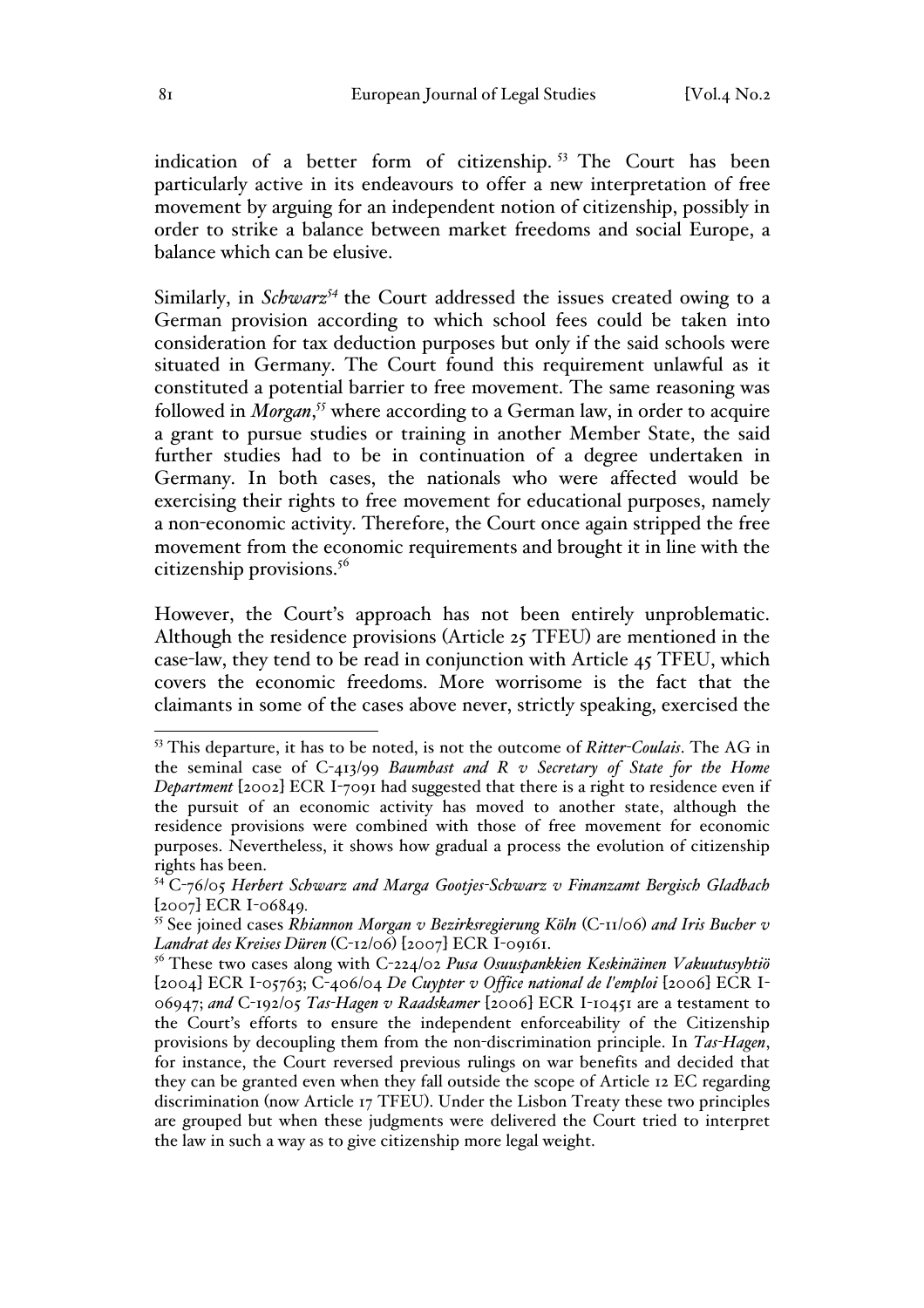right to free movement of workers; they only moved to reside in another Member State, which is a citizenship right, valid since 1993. Although the former is understandable in the cases where Article 25 was not still in effect, the Court seems to prefer the safety of using the freedom of movement provisions in order to make its reasoning more substantial, or more 'airtight'. This practice seems to undermine the increasing importance of citizenship and its undeniably positive effects on EU rights that were not explicitly covered by the Treaties<sup>57</sup> and it calls for a different construction of the relevant rights. The latter situation is further testament to the relevance of such a readjustment. It is still true that the rights of a migrant worker can be suspended, albeit with considerable difficulty as there is little room for maneuver, unless there is an attested act that may affect public security, safety, or health; conversely, an individual who relies purely on their residence rights would have to face additional scrutiny as the Citizens' Directive still speaks of the need to avoid becoming an unreasonable burden on a state's social systems.<sup>58</sup> It is my conviction that the practical implementation of the strictest elements of the provisions would be difficult and probably disproportionate. Therefore, although 'mere' residents seem to be under a thinner legal regime than their workers counterparts, the end result may be the same. Additionally, the cases above concern areas which are not harmonised and in which Member States still have almost absolute freedom: taxation and non-contributory social benefits.59 This is another argument in favour of further integration as such cases will continue to arise for as long as we have free movement rights in the EU, and the Court might again face a case which will result in the adoption of a legally questionable judgment in which the Court or its Advocates General consider the substance of the

 <sup>57</sup> See job-seekers, students, pensioners, and persons of independent means. Their legal status is much better now but this is owing to the work of the Court and the introduction of Citizenship.

 $58$  This could also be a problem for an individual who relies upon their free movement rights but has found themselves without employment and thus fails to meet the requirements of Article 45 TFEU. However, it is arguable that this would pose fewer problems in practical terms than the wording of the provisions suggests, partly because said individual would have already worked in the country and would have been able to extend their residence if they could prove they had been looking for a new job or, they would have been in possession of the necessary means to survive on their own (an additional safety net is provided by the Court's view that being asked to provide evidence for such claims would be a disproportionate requirement); and partly because there would have been the possibility to acquire the status of permanent resident of the host state after a 5-year uninterrupted residence. Moreover, one could also prove they have successfully integrated in the Member State in question, not to mention the practical difficulties in justifying expulsion.

<sup>&</sup>lt;sup>59</sup> This is particularly relevant in the post-enlargement EU and especially as the transitional period has finally expiring (for the 2004 accession).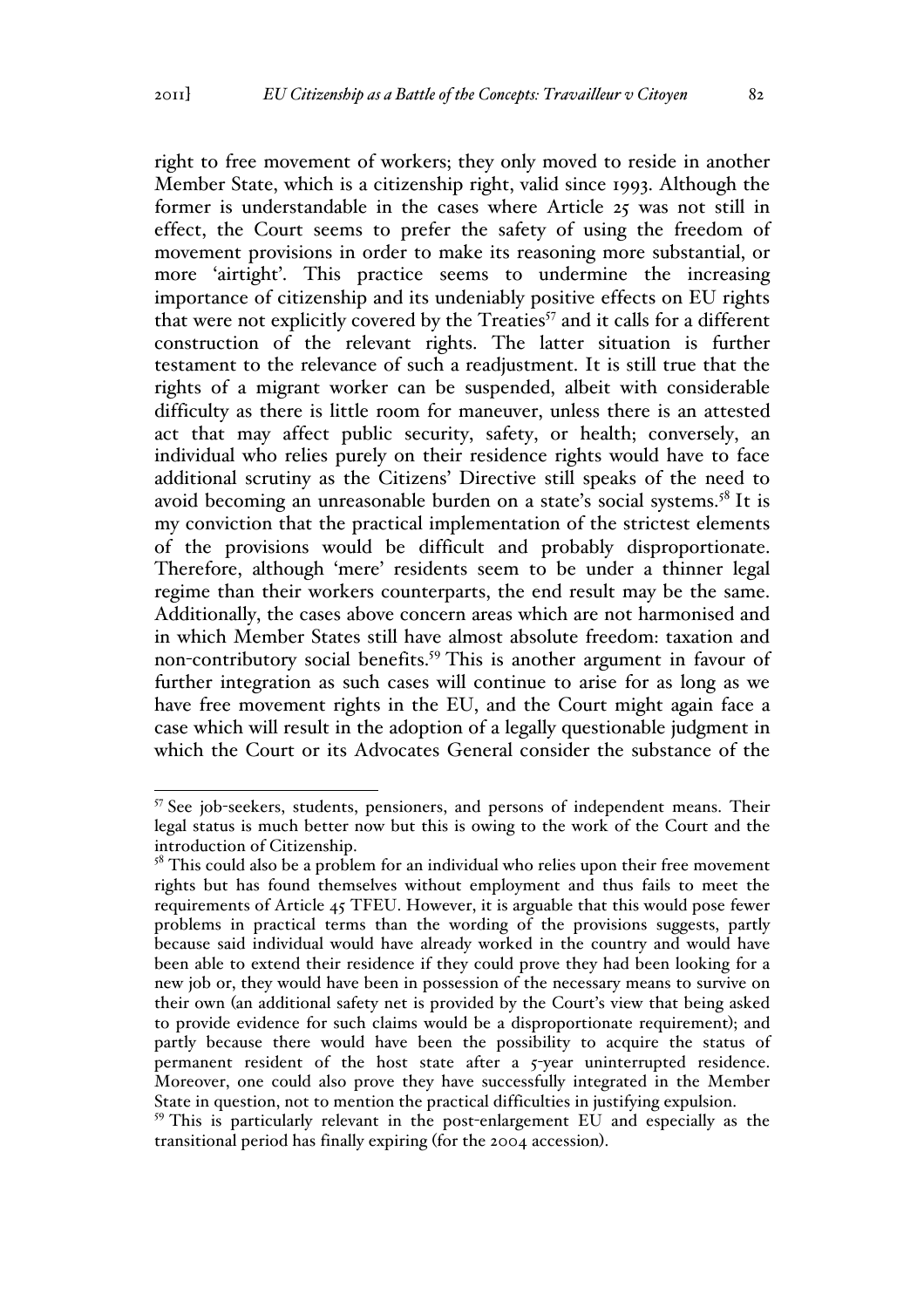question and the potential impact on free movement rather than the strict constitutional basis of the judicial review they will be performing. $60$ 

Another criticism of the new approach of the Court suggests that it has been maximising the personal and material scopes of the free movement provisions to such an extent that one would wonder why EU citizens who do not exercise the right to move at all should not be included.<sup> $61$ </sup> Although this would resolve the issue of reverse discrimination, it does seem a step too far and an unfair and disproportionate criticism of the Court. What the Court has done is interpret the provisions in a teleological fashion and apply the law in order to give it the substance the legislator intended. It is not for the Court to act as a legislative body and it has refrained from doing so; rather, its endeavours reflect its role of interpreting and reviewing the implementation of EU law and it seems logical that it has been providing those who exercise their free movement rights with more comprehensive cover, regardless of the economic action pursued. The Union is indeed based on a common market but a political union is not beyond its scope.<sup>62</sup> Quite the contrary, in fact, as ambitions for wider integration have been present ever since the very beginning of the Union and the Court is wisely factoring this in its decisions. However, as noted above, the Court should have used the residence and citizenship provisions as a legal basis (where that was possible) and not Article 39 EC (now Article 45 TFEU), as this practice denotes that the former provisions lack the legal weight of the latter.

This section focused on a new tendency to revisit the established *modus operandi* which governs the purely internal situations and their relevance (or lack thereof) to EU law, which is used as a test by the Court to decide whether a case falls within its jurisdiction. This, however, is not the only new approach which questions the outer limits of Citizenship; two more

<sup>&</sup>lt;sup>60</sup> AG Leger, for instance, acknowledged the *Werner* precedent while discussing *Ritter-Coulais* but also said that the case-law has been assessing the impact of cases that appear to have little, if any, actual connection to EU Law and may be discriminatory to workers (even if the claimants are not actually workers for the purposes of Article 45 TFEU).<br><sup>61</sup> Tryfonidou (n 44).<br><sup>62</sup> It is true that the wording of the free movement articles has not changed much

since the 1950s but this is only one side of the argument. Ever since the ECSC Treaty, other articles have been added, including those regarding residence and citizenship, while secondary legislation has covered groups such as students, who have been deemed beneficial for a better European integration irrespective of the fact that they perform no economic activity. Reading the articles without considering the temporal context and the efforts in other types of legislation in order to prove the Court's imprudence tells only half the truth.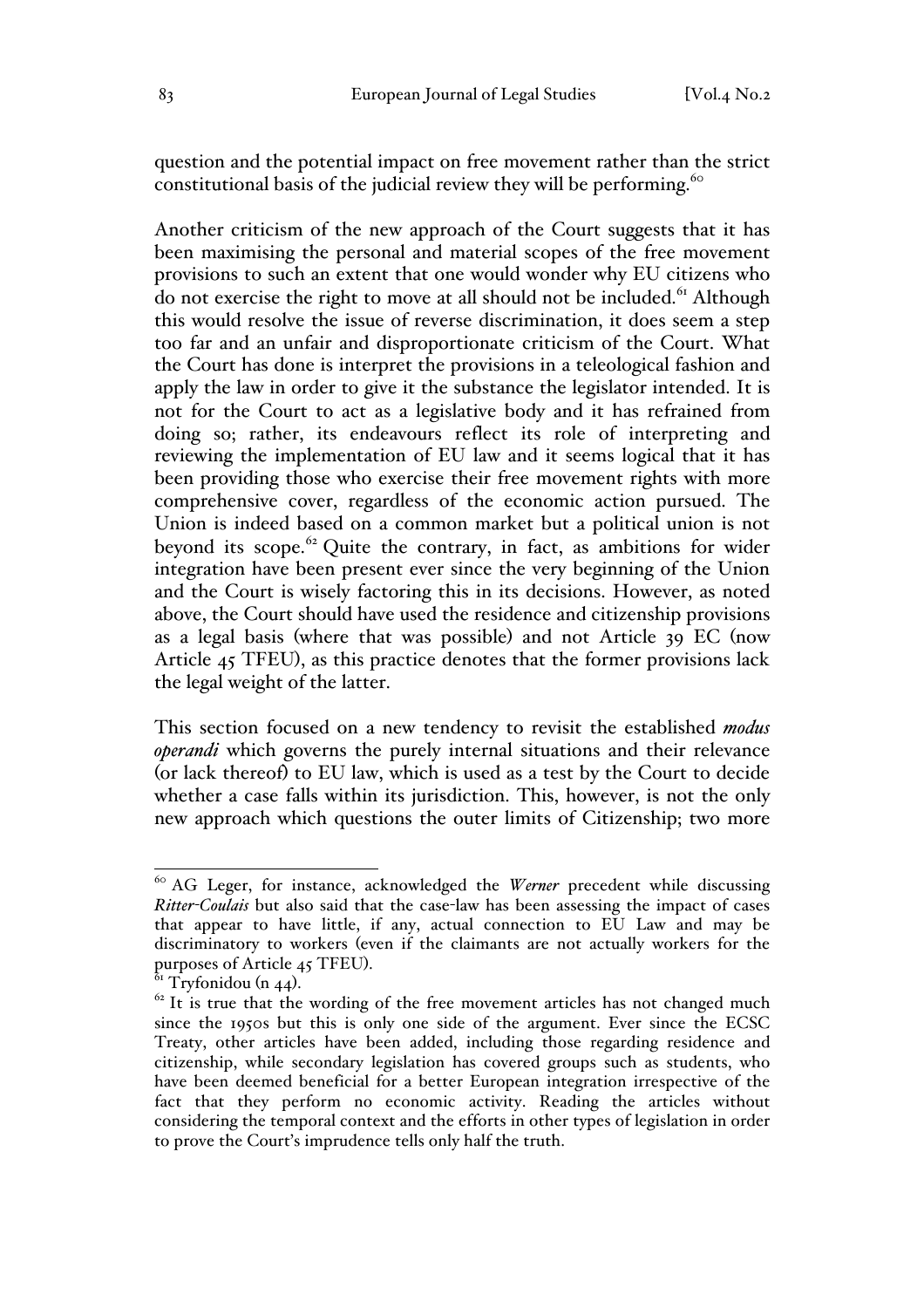recent cases, *Ruiz<sup>-</sup>Zambrano*<sup>63</sup> and *McCarthy*<sup>64</sup> also gave rise to a debate about the future of Citizenship and the departure from rules, such as the purely internal situation and the need for an intra-border movement to take place in order to trigger the application of EU law. *Ruiz-Zambrano* referred especially to a new European space, while *McCarthy* is a more limited application of the principles established in the former case but, nevertheless, establishes a new trend which may be used in future Citizenship cases.

b. A new, autonomous European space for Citizenship in the CJEU case-law

The judgment for the *Ruiz Zambrano* case was delivered only a few months ago in April 2011; the case concerned a Colombian national who left his home country and moved to Belgium where he applied for asylum. Although his application was rejected, he remained in Belgium in order to appeal against the initial decision, found employment and, in the meantime, his wife gave birth to two children. These children, by virtue of having been born in Belgium and in order to avoid rendering them stateless, were registered as Belgian nationals and, therefore, became EU citizens. When Mr Zambrano and his wife failed to win their appeal, they were unable to work and applied for unemployment benefits; their application was rejected and they initiated legal action and the case was subsequently referred to the CJEU.

The case is reminiscent of *Zhu and Chen*, <sup>65</sup> where a non-EU national was granted the right to remain in the Union because her daughter was born in Ireland and, although the UK had previously tried to deport her, this would have resulted in also deporting the baby who was an EU citizen. This finding was affirmed in *Ruiz Zambrano* and expanded as there was a material difference; in the Belgian case, there was no intra-border movement. The young children, upon whom the parents's right to residence was based, had never left Belgium, but, nevertheless, the Court found that any measures which deprive EU citizens of their rights are against EU law (in this case, deporting the parents would constitute such a measure). Moreover, another qualification added by *Zhu and Chen*, that regarding the parents's financial independence was removed.

The important elements of the case are threefold: one concerns the right

<sup>63</sup> <sup>C</sup>-34/09 *Ruiz Zambrano v Office national de l'emploi* [2011] ECR I-00000. <sup>64</sup> <sup>C</sup>-434/09 *Shirley McCarthy v Secretary of State for the Home Department* [2011] ECR I-

<sup>00000.</sup> <sup>65</sup> <sup>C</sup>-200/02 *Zhu and Chen* (n 27).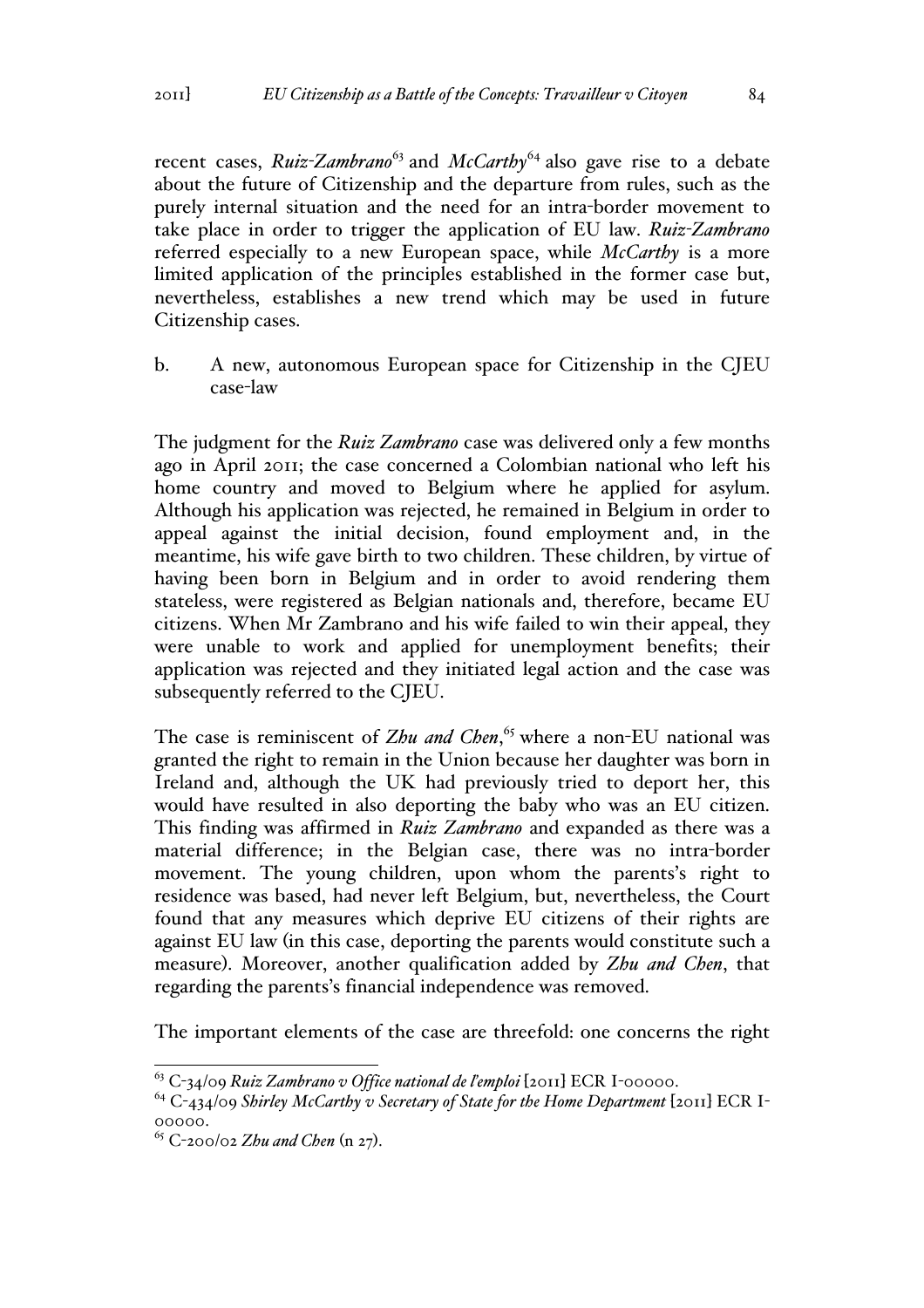to residence conferred to parents via their children's status of EU citizen; the other is the lack of intra-border movement, which seems not to be needed in order to trigger the application of the Citizenship rights; thirdly, the judgment refers to a new European space and a new European territory, which is more than the sum of the territories of the Member States. The first element is important because it recognises an independent feature of Citizenship: one can invoke one's rights simply by being an EU citizen, without the need to pursue an economic activity and without the need to have exercised their free movement rights, which is the second element of the judgment. In the past, the Court would look for an intra-border movement to establish a connection to EU law but, according to recent case-law, citizenship seems to be a bearer of rights in and of itself. This is indirectly relevant to the third point identified above, regarding the new European space. In the first years of Citizenship, one would talk about a type of European integration which would work at a transnational level, namely among the Member States and, especially to those involved in the intra-border movement, which would trigger the application of EU law.

However, the *Ruiz Zambrano* judgment has given rise to a debate on the meaning of 'European space'. According to the Court, this European territory is more than a geographical reference and it denotes an area of rights, a common identity, and European values. Therefore, the Court is approaching the founding ideals of personal fulfillment and the amelioration of one's wellbeing by referring to rights which are applicable to individuals who are physically in the Union, without the need for an intra-border movement<sup>66</sup> or the exercise of an economic activity (or even the need to be financially independent). In many ways, one can see in *Ruiz*  Zambrano the principles first established in the earlier case of *Rottman*;<sup>67</sup> Citizenship was referred to as providing independent rights to its beneficiaries and was regarded as a source of rights. Contrary to previous decisions, Citizenship should now be protected in order to protect the

 $66$  Interestingly, the preamble of Directive 2004/38 does mention that citizenship is to be the fundamental status of the EU citizens when they move to another Member State but the Court chose to use Article 20 of the Treaty as a legal basis for the judgment rather than the Directive.

<sup>67</sup> C-135/08 *Rottman v Freistaat Bayern* [2009] ECR 0000. The case concerned an Austrian national who moved to Germany after a case of fraud had been initiated against him in Austria and acquired the German nationality. He did not disclose his dealings with the Austrian authorities and when the German authorities discovered the case which was pending against him decided to remove his nationality. This would have rendered him stateless. The Court did agree with Germany's decision but it demanded the proportionality principle be respected in order not to disadvantage him by rendering him stateless. In was, however, up to the Austrian Courts to decide whether his nationality could be reinstated.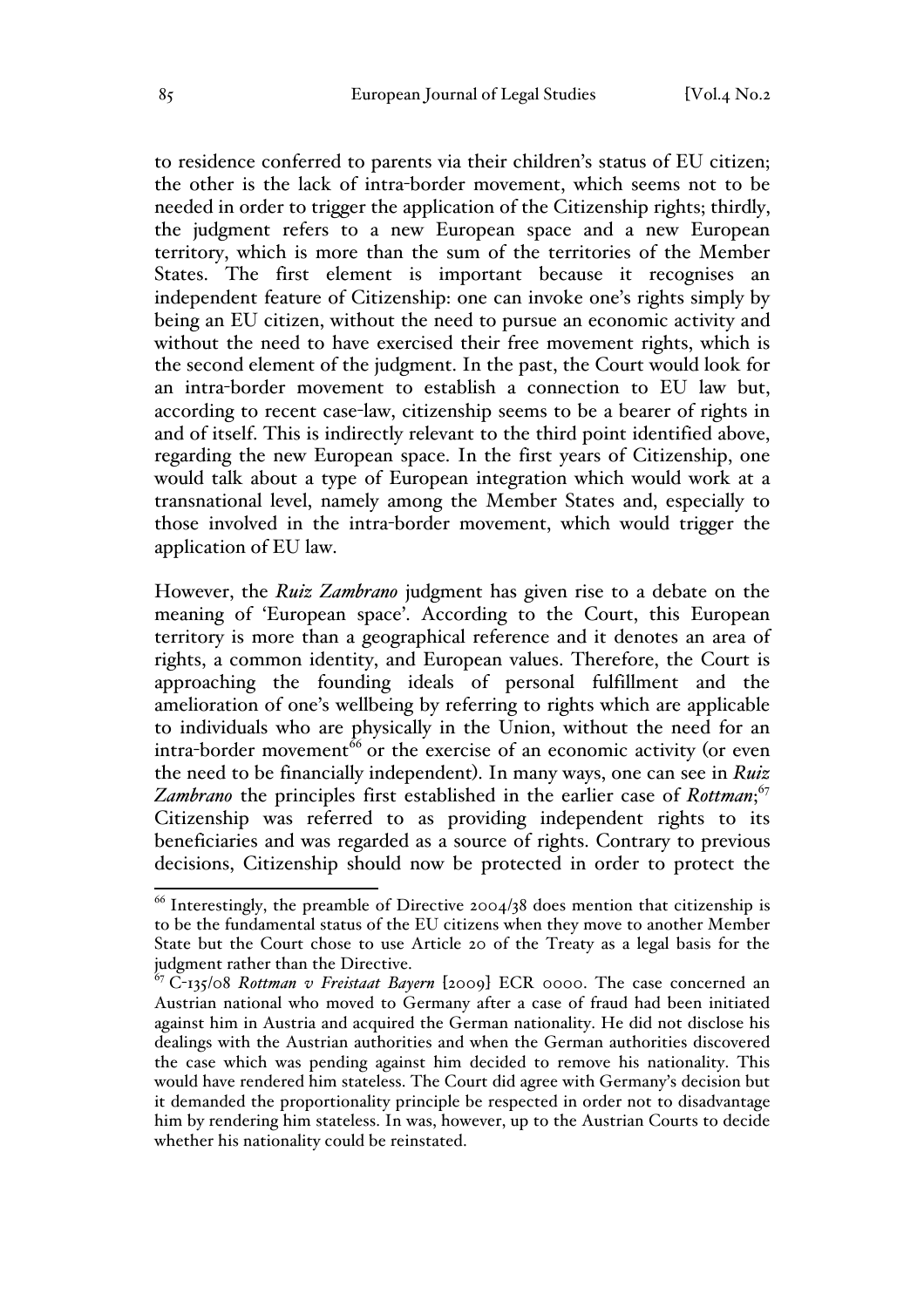rights to which it gives access and the European identity which it helps to create.

However, the reasoning of the case was not repeated in an otherwise very similar instance, in *McCarthy*. Ms McCarthy was a resident of Northern Ireland who held dual British and Irish nationality. She had never left Ireland or taken up employment and was relying upon state benefits. Following her marriage to a Jamaican national who had no valid residence permit for the UK, she tried to use her own residence rights to make a case for her husband by acquiring an Irish passport. The Court found that she could not benefit from EU legislation because she had never exercised her free movement rights and the Court also referred to the *Ruiz Zambrano* case but failed to find any parallels between the cases as in Ms McCarthy's case, her situation did not prevent her from enjoying her citizenship right fully. Moreover, the decision of the British court, which referred the case to the CJEU, did not mean that she would be expelled from the territory of the Union, as was the case with the Zambrano children.

It appears from the case-law presented above that *McCarthy* and *Ruiz-Zambrano* are uncomfortable bedfellows and the latter has a limited exportability, which would only apply to the situation of a carer. However, this might be a premature statement given the tendency of the Court to approach every case in a different fashion, depending on the material details of each situation and the *ad hoc* assessment of each case's circumstances. Therefore, it is not improbable that the Court will use the above reasoning again. What is of importance is to ensure that the Court has the necessary constitutional basis upon which to base its decision. The final section will focus on the suitability and potential of the Treaty of Lisbon to act as the said legal basis.

### IV. THE CONSTITUTIONAL RELEVANCE OF A NEW FORM OF **CITIZENSHIP**

The previous sections have examined the political aspect of Citizenship and its ties with the pursuit of an economic activity and have identified a number of solutions that could make the concept more meaningful and relevant to Europeans of today, especially given the low degree of integration in specific areas or policy. However, there is another element that needs to be factored in any effort to move towards a new Citizenship: the constitutional basis upon which it will be built. The Treaty of Lisbon is still fairly recent but it can provide the said basis for any new endeavours to re-assess and revisit citizenship and also can provide for more social (and, eventually, political) rights which could form the building blocks for citizenship 2.0.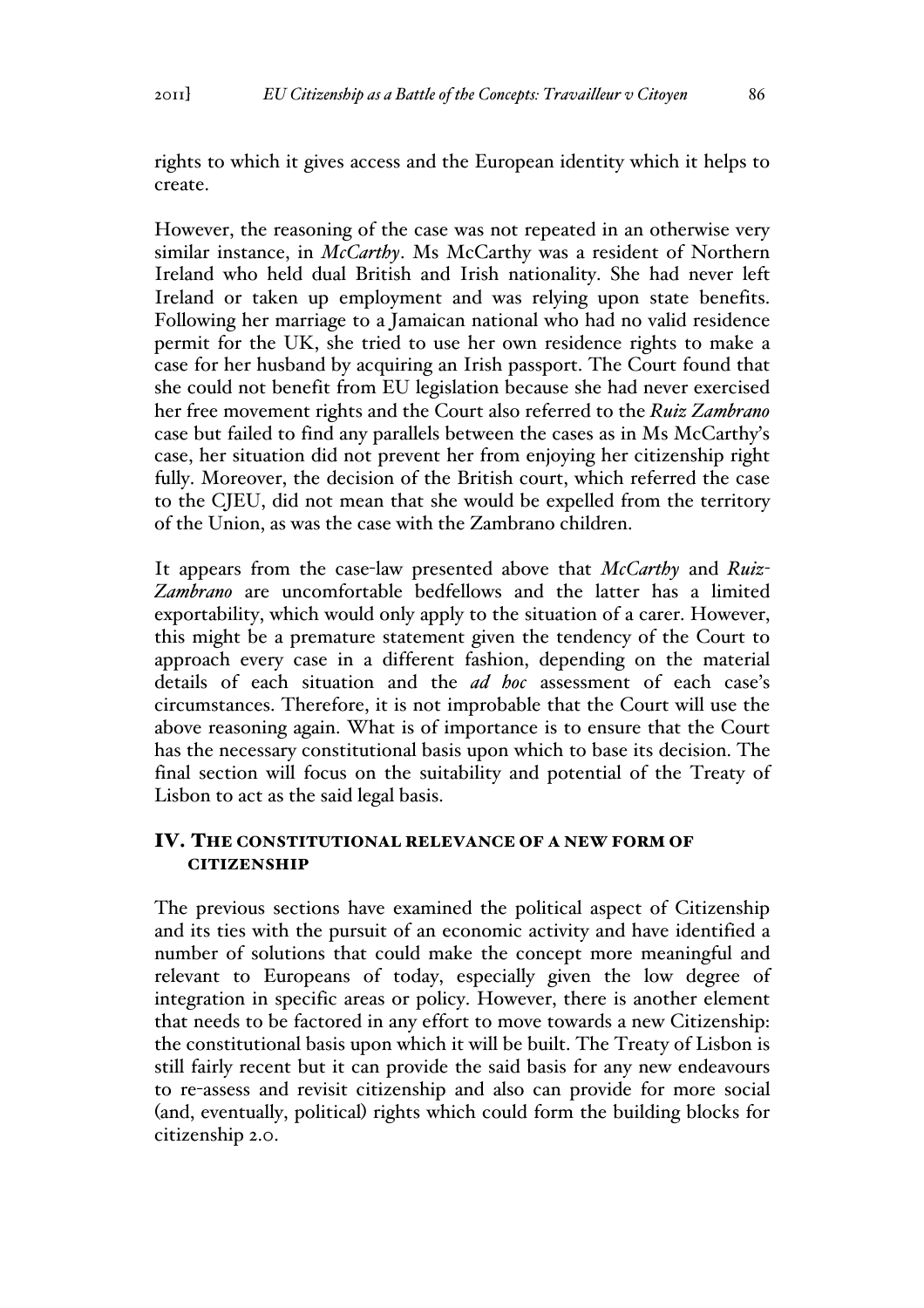### 1. *First signs of change*

The case-law of the Court comprises cases where Citizenship rights are deemed to be independent and cases where they are so in theory but not in essence. Despite this dichotomy, steps towards a more substantial concept can be identified and, in conjunction with the social aspect which is becoming more prominent, one can identify the premise of the efforts to offset the effects of liberalisation of services and employment in the EU. For instance, the Court was following the letter of the law when it delivered the judgments for *Laval*<sup>68</sup> and its progeny but it had its victims, in the form of the social character of the Union. Therefore, EU Citizenship has the potential to be used as a means to counterbalance this and the Treaty of Lisbon may provide the necessary constitutional ground for such an endeavour.

In fact, a very good case in point is the evolution of the case-law from the four Posted Workers' Directive (PWD) cases to the most recent one, Santos Palhota;<sup>69</sup> Viking<sup>70</sup> and *Laval* were two cases regarding industrial action and its lawfulness under EU Law. In the former case, a Finnish company running ferries between Finland and Estonia wanted to reflag one of its ships in order to lower running costs, prior to Estonia's accession to the EU. The Finnish Seamen Union (FSU) threatened with industrial action while the International Transport Workers' Federation (ITF) participated in the negotiations regarding the ferry's crew and demanded that the ferry be governed by Finnish law even after the re-flagging. This proved unsuccessful and negotiations were halted after an ITF circular to that effect. After Estonia joined the EU the negotiations resumed without success, and Viking referred the case to the English courts. In *Laval*, a Latvian firm won a commission for a construction project in Sweden and the Swedish unions wanted to ensure that the workers whom Laval would post to Sweden would be entitled to all their rights under Swedish law. Laval was not willing to agree to all suggestions made by the builders' union and the latter blocked Laval's construction site. Other unions joined in solidarity and in the end Laval's Swedish branch declared bankruptcy.<sup>71</sup>

 <sup>68</sup> <sup>C</sup>-341/05 *Laval un Partneri Ltd v Svenska Byggnadsarbetareförbundet, Svenska Byggnadsarbetareförbundet avd. 1 Byggettan and Svenska Byggnadsarbetareförbundet Elektrikerförbundet* [2007] ECR I-11767.

<sup>&</sup>lt;sup>69</sup> C-515/08 *Criminal Proceedings Against Santos Palhota and Others* [2010] ECR I-00000. <sup>70</sup> C-438/05 *International Transport Workers' Federation, Finish Seamen's Union v Viking Line ABP, OÜ Viking Line Eesti* [2007] ECR I-10779.

<sup>71</sup> The PWD quartet also includes C-346/06 *Dirk Rüffert v Land Niedersachsen* [2008] ECR I-01989 and C-319/06 *Commission of the European Communities v Grand Duchy of Luxembourg* [2008] ECR I-04323 but, for the purposes of this paper Viking and Laval are more relevant. The reader is reminded that *Commission v Luxembourg* concerned the transposition of the Directive in the Luxembourgish legal order; while *Rüffert*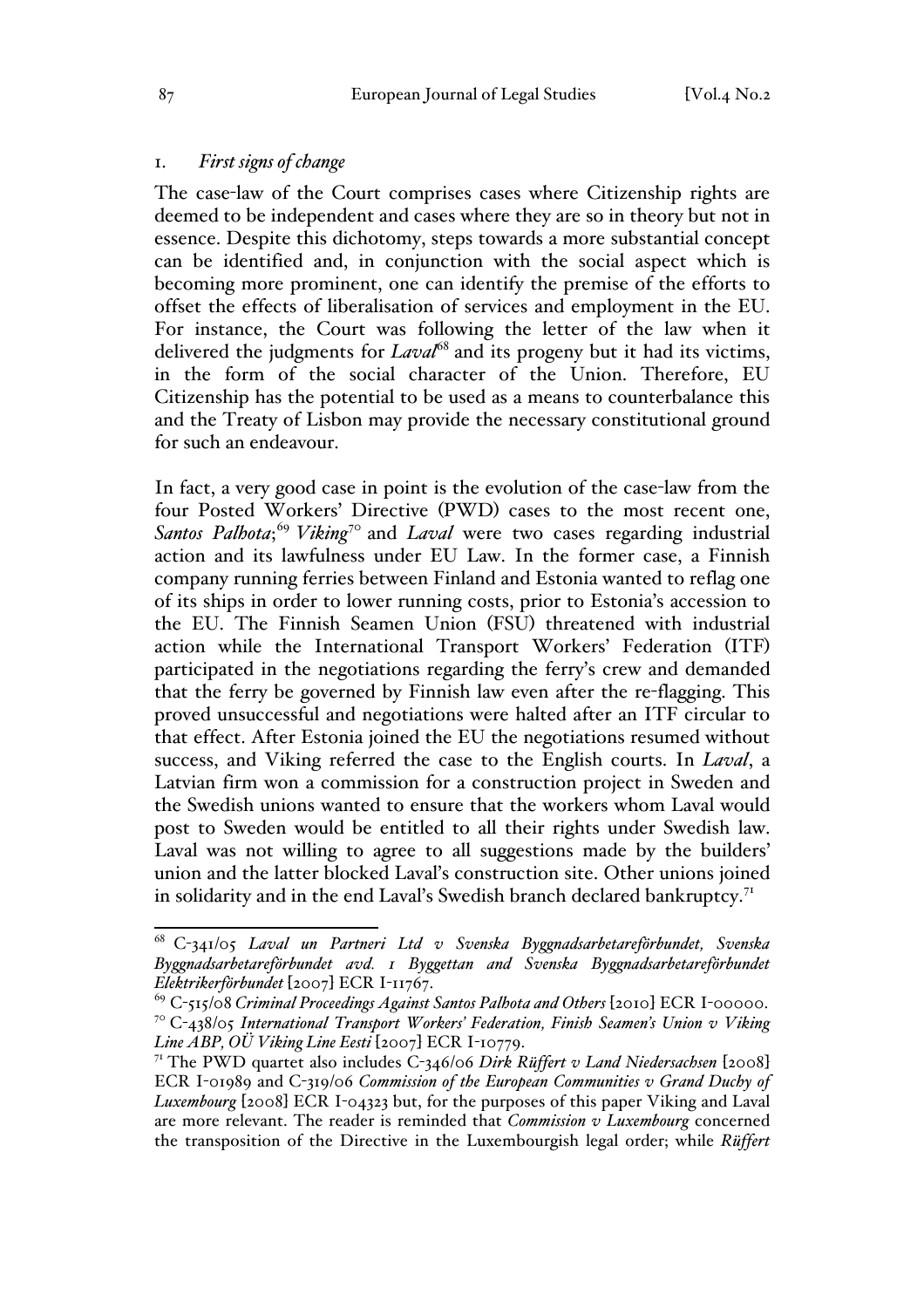In both these cases, the thorny issue concerned the right to strike. Although the Court did recognise the right as being fundamental, it also pointed out that it can be a barrier to free movement and, thus, subject to judicial review and the proportionality test. Furthermore, and maybe more importantly, the Court also acknowledged the need to safeguard the right to strike in the battle against social dumping and the unpleasant effect of an open market based on competition; however, it stated that a minimum of standards could be provided for and this would be sufficient protection of fundamental working rights.<sup>72</sup> Neither of these cases has been welcomed but it could be argued that the Court was actually using its longestablished teleology to interpret the then current legal status quo.

Since then, however, the Treaty of Lisbon has come into force and another case, the aforementioned *Santos Palhota* case, was referred to the Court. The case concerned a Portuguese company posting workers to Belgium and the national regulations by which it had to abide. According to these rules, the Portuguese company had to produce specific documents for the social protection of the workers involved in the posting, whereas it also had to set up accounts for the payment of wages. It was the view of the company in question that the Belgian requirements were an obstacle to free movement of services. The Advocate General found that the case should be seen through a constitutional light and he based his opinion on the Treaty provisions rather than the PWD. As a consequence, he suggested that owing to the new constitutional reality, social values and the protection of workers cannot be deemed to be contrary to the marketbased aims of the Union; rather, they have equal standing and the manner in which they are treated should reflect this. The Court agreed with the essence of AG's points but did not pay the same attention to the constitutional debate he opened.

Why the Court chose to do this is not exactly clear; maybe it felt it was

concerned minimum wages in a Land of Germany which differed from the minimum wages applicable elsewhere in Germany.

 $7<sup>2</sup>$  The literature on the PWD case-law is vast and not all issues attached to the cases can be covered here. Indicative reading includes See ACL Davies, 'One Step Forward, Two Steps Back? The *Viking* and *Laval* Cases in the ECJ' (2008) 37 ILJ 126; C Joerges and F Rödl, 'Informal Politics, Formalised Law, and the 'Social Deficit' of European Integration: Reflections after the Judgments of the ECJ in *Viking* and Laval<sup>'</sup> (2009) 15 ELJ 1; Barnard, 'Social dumping or dumping socialism?' (2010) 67 CLJ 262; Barnard, 'The UK and Posted Workers: The Effect of *Commission v Luxembourg* on the Territorial Application of British Labour Law' (2009) 38 ILJ 122; P Davies, 'The Posted Workers Directive and the EC Treaty' (2002) 31 ILJ 298; Nicole Lindstrom, 'Service Liberalisation in the Enlarged EU: A Race to the Bottom or the Emergence of Transnational Political Conflict?' (2010) 48 JCMS 1307.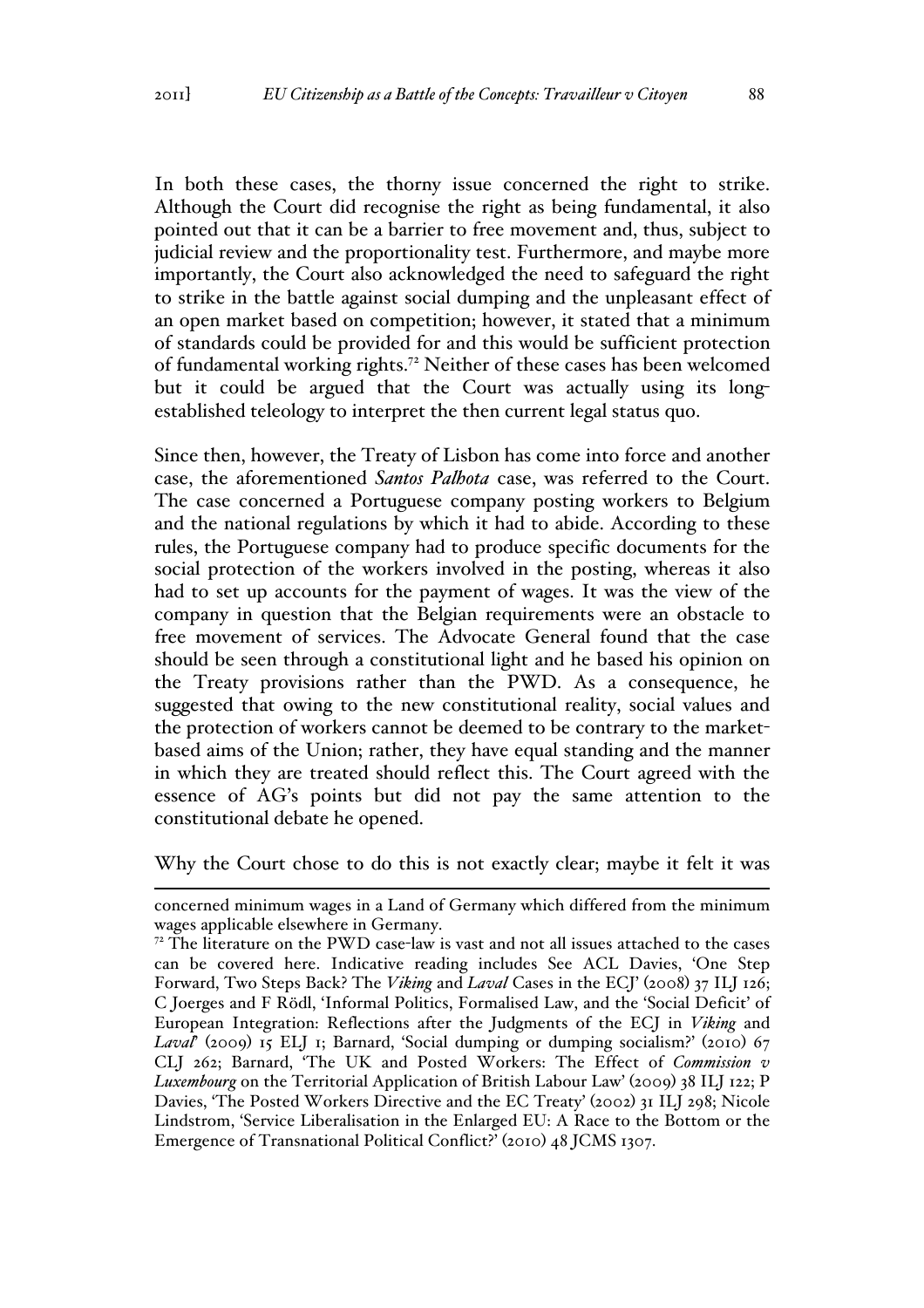not constitutionally endowed to act as the legislator as it is the responsibility of the drafters of new treaties to set the aim of the primary law documents of the Union. In any case, *Santos Palhota* may become the basis for more judgments with a bias towards the social aspect of the EU; similarly, if the above reasoning is applied to the case of Citizenship, the Lisbon Treaty may be able to justify a new stance on Citizenship rights with a gradual move towards a more independent configuration. The next section will focus on changes in the Treaties which may help with such a departure.

### 2. *How could Lisbon bridge the gap*

Although no major amendments were made in the wording of the Citizenship provisions, the structure of the Treaty on the Functioning of the European Union led to grouping of the citizenship and nondiscrimination provisions and extended their scopes to include the entire Area of Freedom, Security and Justice,73 owing to the abolition of the pillar structure, first introduced by the Maastricht Treaty.<sup>74</sup> Similarly, the right to residence is part of the citizenship rights, which in turn means that economically inactive persons have a right to free movement granted by primary law and not by *ad hoc* secondary law provisions. Another problem which has been identified is the gap between social Europe and the market. One of the solutions suggested concerned a shift in priorities or, at the very least, better efforts to balance conflicting priorities such as fairer social rights and economic advancement. The Treaty of Lisbon seems to have addressed that by the insertion of a provision regarding services or general economic interest  $75$  and the removal of the old reference to 'free and undistorted competition'.<sup>76</sup> Rather, the Lisbon Treaty now makes reference to a social market economy, which might sound like an oxymoron but demonstrates the Union's wish to retain the social character for which European welfare states are known, but also to invest in open market policies in an increasingly competitive

 $73$  Equally, the jurisdiction of the Court now covers the entire Area of Freedom, Security and Justice.<br><sup>74</sup> Editorial Comments (n 30).

<sup>&</sup>lt;sup>75</sup> See Article 16 TFEU. It should be read along with the EU Charter of Fundamental Rights. These provisions aim at ensuring that all EU citizens live in a socially advanced Union where the negative effects of free competition are not left unaddressed.

 $7<sup>6</sup>$  This reference was not entirely omitted; it can still be found in a Protocol on the internal market and competition. The Protocols attached to the Treaties carry the same legal significance but the omission from the text of the main Treaty might be more symbolic than it seems.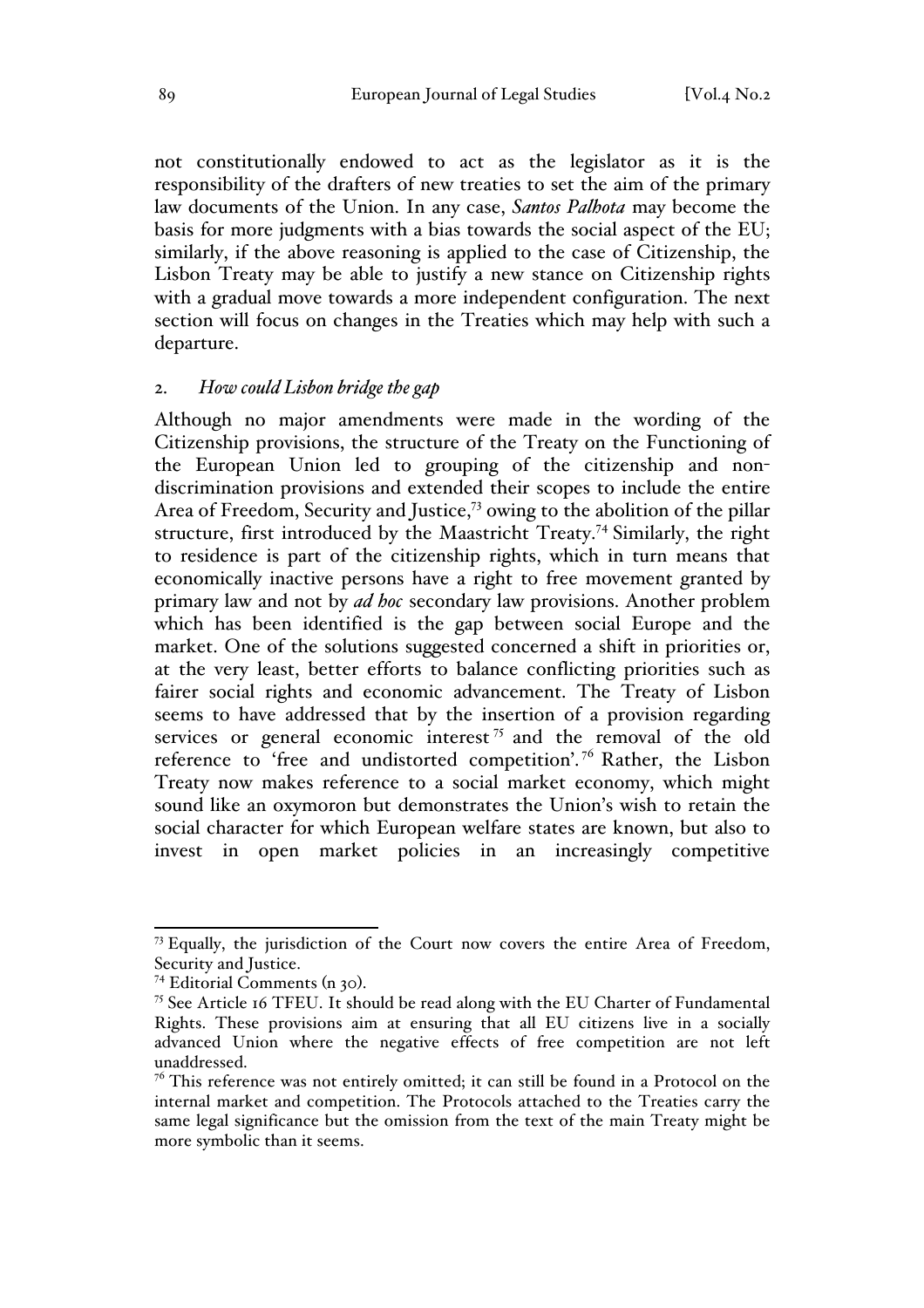environment.<sup>77</sup> If these changes seem to be less than substantive and mere changes to the wording, one has to remember that the institution trusted with the interpretation of the Treaties, the Court has proven to be a liberal and radical interpreter of the Treaties. Therefore, these changes, minor as they may seem, will be more influential depending on the Court's conduct.

This is not to say that the Treaty of Lisbon introduced only welcome changes. Member States have the right to stop the drafting of a Directive destined to provide social security incentives for free movement if they find it to be against their social security systems. The process may, of course, be resumed but there is the option to do so even if as few as nine Member States reach an agreement, which is a double-edged sword: although such an arrangement will lead to the adoption of a potentially beneficial directive, it will create a fragmented *à la carte* European Union and will jeopardise all the efforts towards a more legally coherent Union. Additionally, and maybe more importantly, the balance mentioned above would appear to be a lost battle, mostly owing to the competences afforded to the European institutions. First of all, the efforts towards a social Europe will always have to be measured against the need to have an open market; this would not be a problem in and of itself were it not for the little independence the Union enjoys in the area of social policy. Industrial relation in the EU Member States are based on at least three different models which rarely converge and when they clash with the EU policies, the results are unwelcome to say the least.<sup>78</sup> This seems like another reason for further harmonisation as, sooner or later, it will become more evident that the dichotomy between social and economic competences is no longer attainable.

The former are covered by articles whose wording has hardly changed and which make reference to 'harmonisation' but also to its exclusion from certain policy areas. Unsurprisingly, Member States retain the right to adopt national laws which are stricter than their EU equivalent, provided the former comply with the Treaties.<sup>79</sup> This requirement probably refers to

 <sup>77</sup> Loïc Azoulai, 'The Court of Justice and the Social Market Economy: The Emergence of an Ideal and the Conditions for its Realisation' (2008) 45 CMLR 1335.

 $7^8$  A relevant point concerns the legal significance given to the Charter of Fundamental Rights under the Lisbon Treaty and the accession to the European Convention for the Protection of Human Rights and Fundamental Freedoms. The former might not be as important an addition as it seems. The latter addition will mean that the European Court of Human Rights will have jurisdiction over the EU institutions and such a change should prove more substantive.

<sup>79</sup> Phil Syrpis, 'The Treaty of Lisbon: Much Ado... But About What?' (2008) 37 ILJ 219.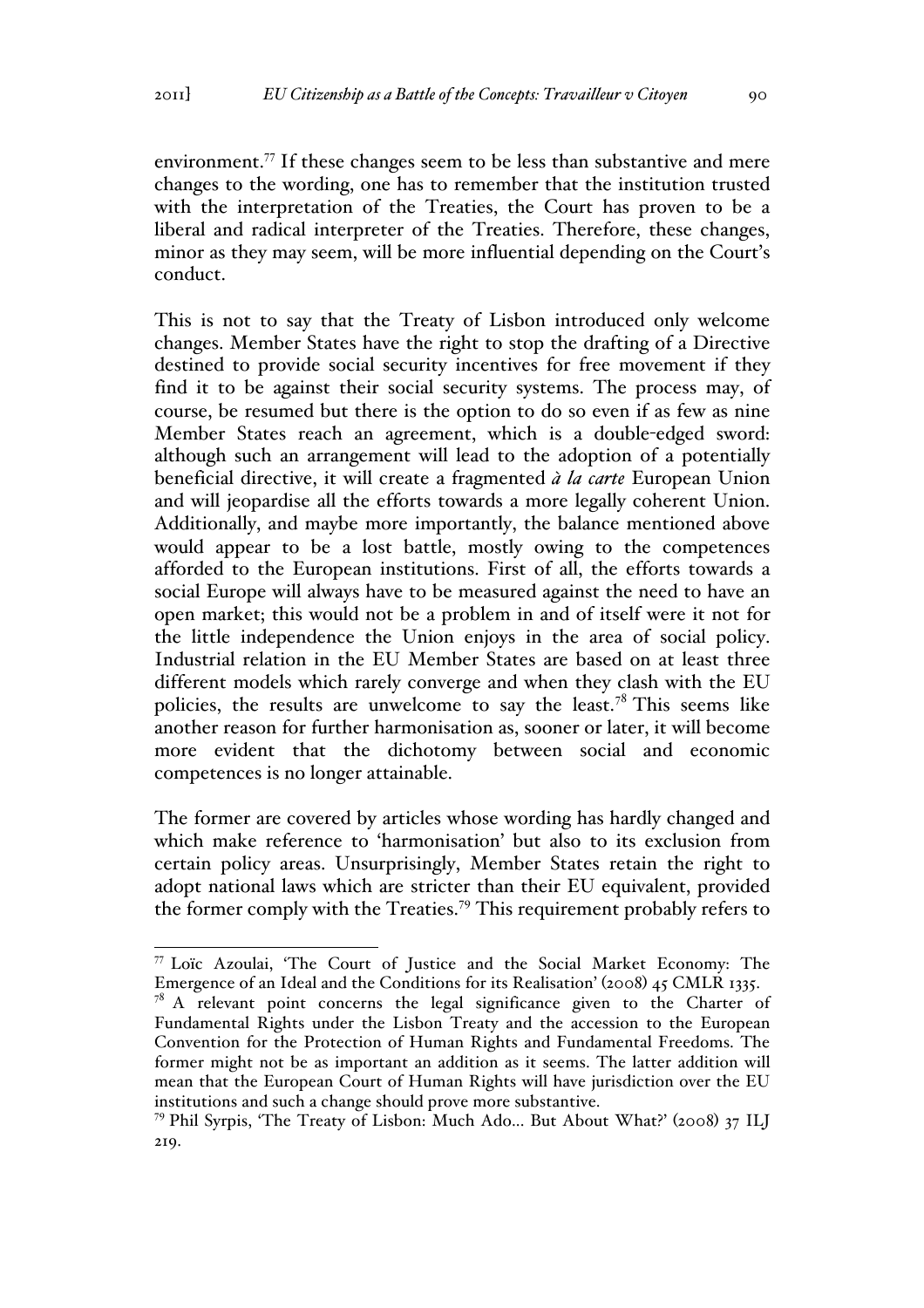the aims of the Treaties (and thus the Union's) and the principles of nondiscrimination and proportionality. Therefore, there is scope for judicial review as the Court might be asked to rule on the compatibility of national provisions with EU legislation, prompted either by the Commission or by a Citizen or other legal person; however, this does not change the fact that in order to rule on the said compatibility an action has to be initiated and, more importantly, harmonisation does not become easier as the fragmented state of the EU legal regime is protected.

Notwithstanding these shortcomings, the changes in the Union's aims and objectives reveal a certain bias in favour of social policies and even if this is not particularly outspoken or explicit, the Court will probably take this shift into consideration in its teleological reasoning. Despite reservation expressed over how possible this is<sup>80</sup> the Court has a long story of loyalty to the letter of the law and such an example can be seen in the *Santos Palhota* case mentioned previously. This seed of a new stance towards fundamental freedoms read in conjunction with the Citizenship provision and the emphasis on social provisions afforded by the Lisbon Treaty may provide the latter with a solid constitutional basis and much-needed independence. However, the Court is not a panacea when it comes to finding the necessary ground for an elevated form of Citizenship and a proper constitutional revisiting of the provisions would be a longer-term solution.

# V. CONCLUSIONS

This paper's premise was the evolving nature of the citizenship provisions and their potentially independent construction. The distinction between a citizen as a political entity (*citoyen*) and a citizen/worker (*travailleur*) was a means to paint the picture of ever changing and growing material and personal scopes. The first section focused on the voting rights attached to Citizenship and criticised their limited scope. Despite the fact that the EU is not a state and, thus, cannot be expected to be organised as one, the rule of law and democracy are among its founding principles and this should be reflected in its political arrangements.

The second section of the paper focused on the case-law of the CJEU in order to depict the changing attitudes towards what means to be a citizen of the EU. To do so, the first part presented a series of cases which seemed to signal a departure from the established rules on wholly internal situations, while the second part examined the most recent case-law which takes the aforementioned departure a step farther by revisiting the

 <sup>80</sup> Ibid.